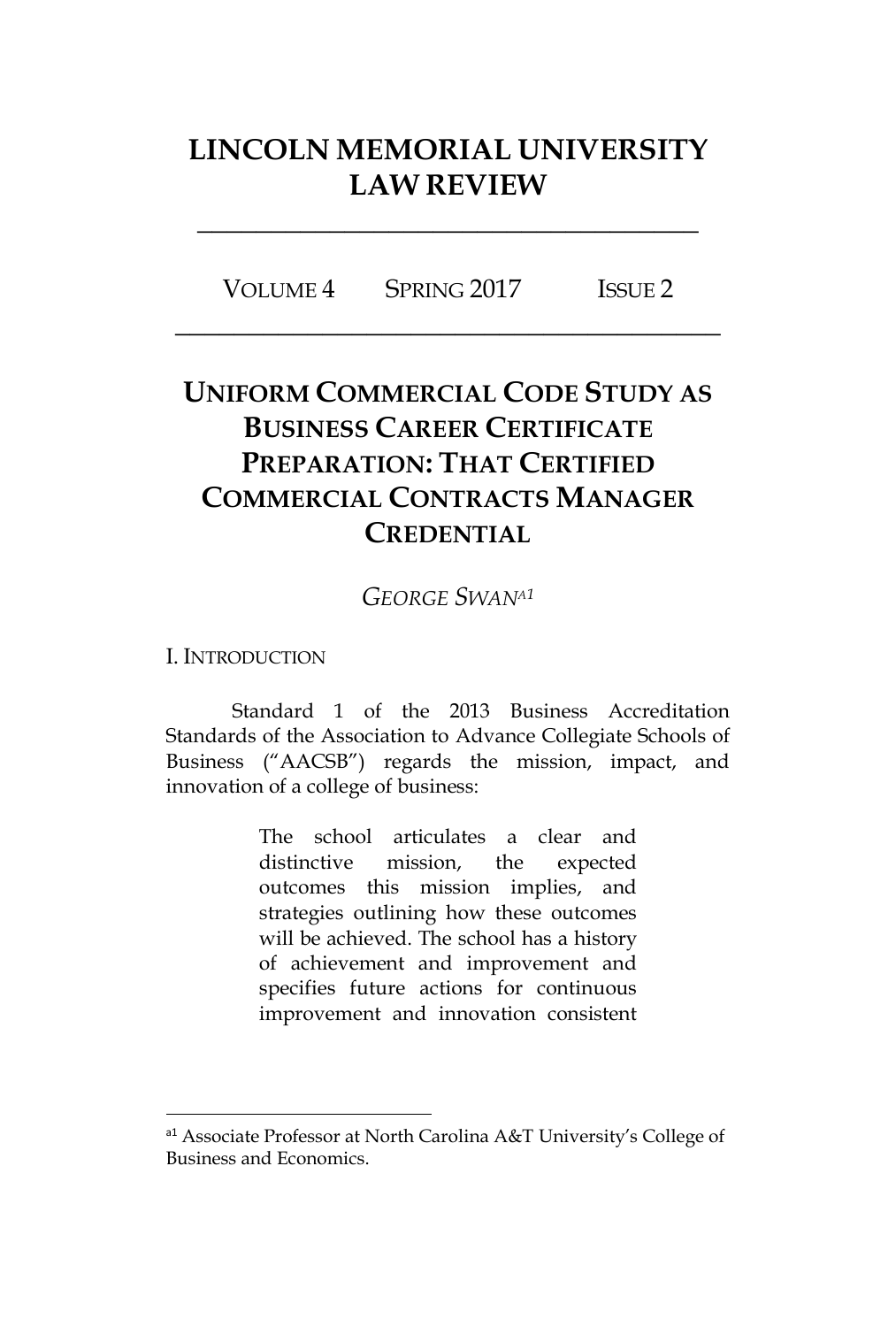with this mission, expected outcomes, and strategies. 1

In view thereof, salutary seems support of a practical teaching-enhancement device discussed herein: the Certified Commercial Contracts Manager ("CCCM") credential. The CCCM is awarded by the National Contract Management Association ("NCMA"). Tomorrow, the CCCM increasingly could serve as a signaling tool for business school-graduates in their challenging employment market. This business title constitutes a Uniform Commercial Code-focused credential. As such, today it appears particularly relevant to classroom teachers of business law. Business schools' law professors' summoning students' attention toward the CCCM appears particularly timely for 2018 in light of America's evercommercializing employment market.

## II. BUSINESS SCHOOLS' LAW PROFESSORS, AND **ACCOUNTANCY**

It was Germany wherein developed the intial model for the research-based college of business. <sup>2</sup> In Germany, business education and research proved accountancyoriented.<sup>3</sup> Modern America's business law professors have adopted curricula comporting with AACSB International goals and objectives for years, while perceiving a duty to train their accounting students for public accounting careers. <sup>4</sup> A law school's graduates' capacity to surmount the bar examination squares with the institution's own educational goals;

ACCREDITATION STANDARDS FOR BUSINESS ACCREDITATION (2016), http://www.aacsb.edu/-

3 *Id*. at 280.

l

<sup>1</sup>AACSB INTERNATIONAL, ELIGIBILITY PROCEDURES AND

<sup>/</sup>media/aacsb/docs/accreditation/standards/businessstds\_2013\_u pdate-3oct\_final.ashx.

<sup>2</sup> Kimmo Alajoutsijärvi, et al., *The Legitimacy Paradox of Business Schools: Losing by Gaining?* 14 ACAD. OF MGMT. LEARNING & EDUC. 277, 279 (2015).

<sup>4</sup> M.C. Kocakulah, et al., *The Present State of the Business Law Education of Accounting Students: The Business Law Professor's Perspective*, 26(1) J. OF LEGAL STUD. EDUC. 137, 139 (2009).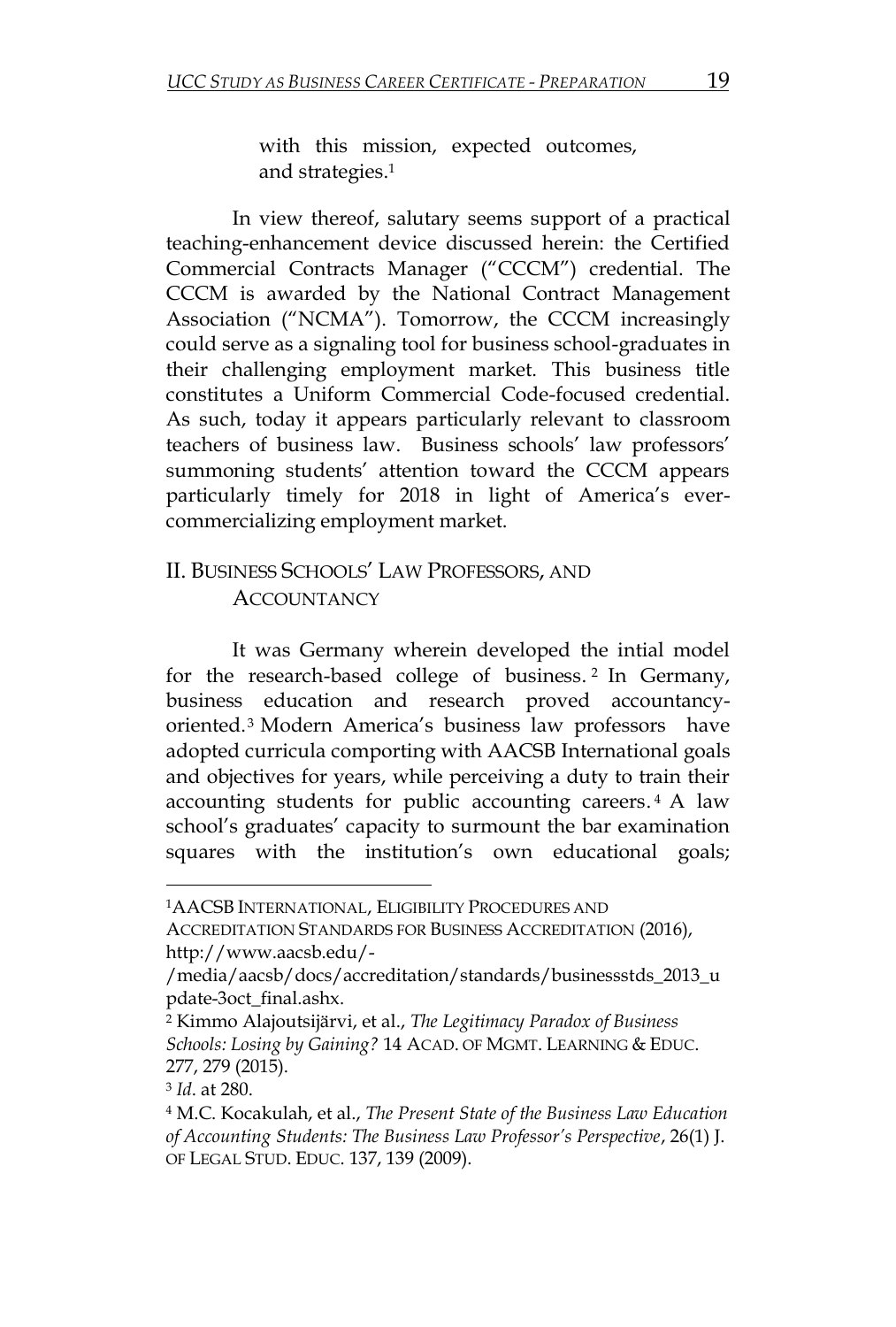naturally, the legal curriculum typically suffices (assuming a reasonable review-effort by just-graduated Juris Doctors) to arm graduates for that ordeal. 5

Consequently predictable is a vision of themselves, held by most professors of business law.<sup>6</sup> They are preparers of accounting students aspiring to the Certified Public Accountant ("CPA") credential:

> Just as lawyers receive training within the three-year law school curriculum that helps them to pass their state bar examinations, accounting students who master a comprehensive curriculum in business law and the regulatory environment will find the business law portion, or law-related questions on the CPA examination a much less significant hurdle than those who have had no curriculum in law.<sup>7</sup>

In other words: "The law courses that business schools offer to potential CPAs should be designed to ensure mastery of the subjects covered on the CPA examination . . ."<sup>8</sup> This might remain true whether or not twenty-first century voices in accountancy education disclaim passage of the CPA Examination as an accountancy educational goal. <sup>9</sup> To the minds of surveyed business law educators of 1993 and 2005, UCC-topics numbered among the topmost ranks among CPA Examination subject-matters of salience to accountancy students contemplating a public accounting career. 10

 $\overline{a}$ 

8 *Id*. at 18.

<sup>5</sup> *Id*. at 161, 180.

<sup>6</sup> *Id*. at 180.

<sup>7</sup> Christine Neylon O'Brien & John Neylon, *The Role of Business Law in the 150 Hour Educational Requirement for CPA Certification*, 18 J. OF LEGAL STUD. EDUC. 1, 19 (2000).

<sup>9</sup> KOCAKULAH ET AL., *supra* note 4, at 156.

<sup>10</sup> *Id*. at 160-161, 174-175.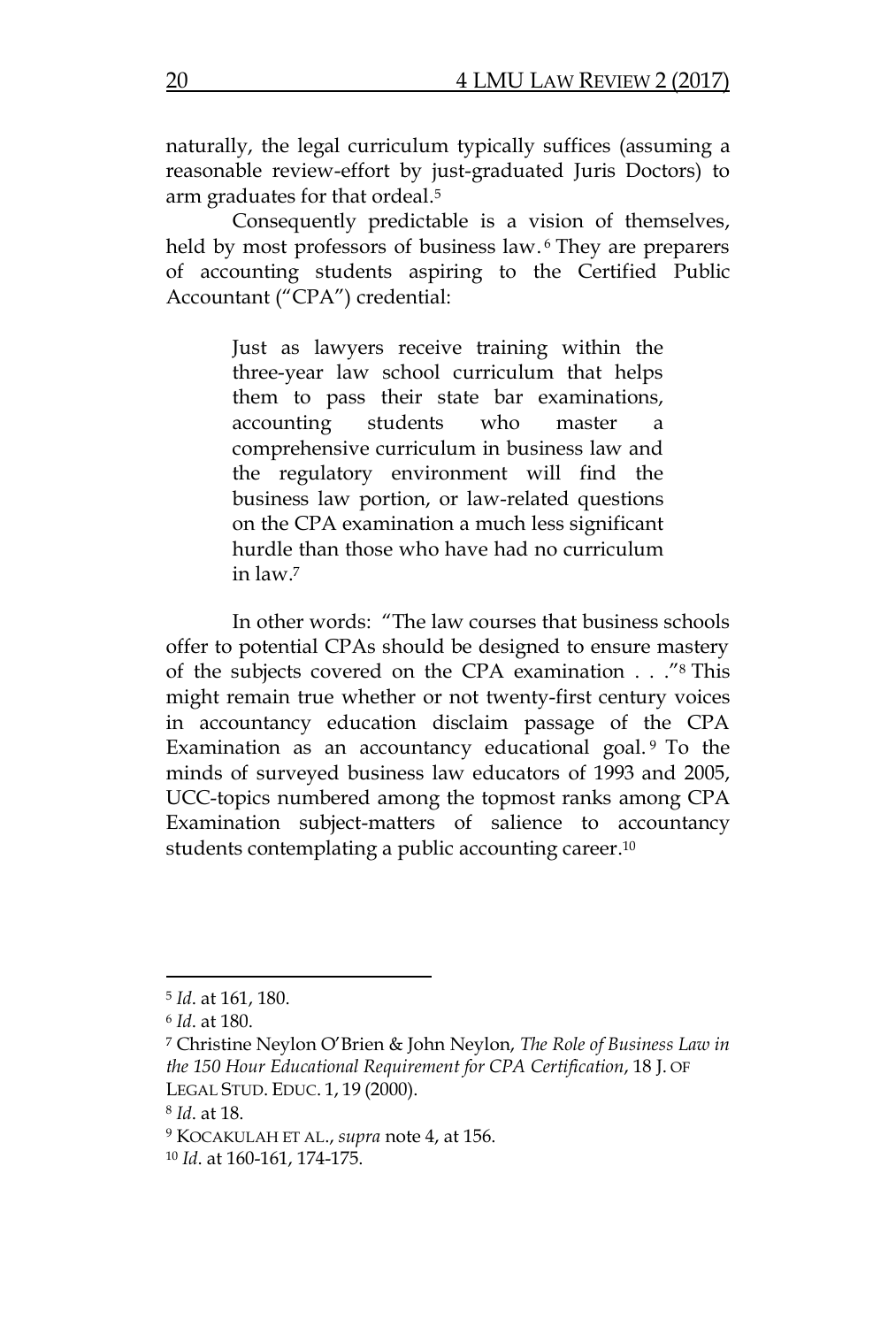However, the 1980s was when the law component of the CPA Examination held a sway wider than thereafter. 11 Upon CPA Examination revisions of 1994 through 2004 or still more recently, the business law element of the test reached its then-nadir. <sup>12</sup> Examination-revision diminishing business lawand-accountancy professors' potent rationale for business law course-requirements, the incentives for accountancy students to register for elective business law coursework faded accordingly. <sup>13</sup> Meanwhile, between 1969 and 2009 corporate law was removed from the majority of business schools' curricula. <sup>14</sup> As early as 1969 the AACSB excised language from its standards that looked to business law as a curricular requirement. 15

For decades, new Certified Public Accountants have deemed business law as of comparatively slight import respecting their own professional competence. <sup>16</sup> And nowadays prominent organizations of the accountancy field treat business law acumen as of eroding import for their calling's college graduates. <sup>17</sup> The Uniform Accountancy Act Model Rules require no business law coursework, albeit expressly exacting income taxation-training. <sup>18</sup> Universities overwhelmingly have come to require but a single businesscore law-based course for their majors in business; the decline from a minimum of two such business law courses to this decade's solitary one transpired over 1960-2010. <sup>19</sup> Proceedings of the AACSB Golden Jubilee Meeting over April 25-29, 1966, already evidenced the shifting tide. 20

The American Institute of Certified Public Accountants ("AICPA") released an Exposure Draft: Maintaining the

l

<sup>11</sup> Carol J. Miller & Susan J. Crain, *Legal Environment v. Business Law Courses: A Distinction Without a Difference?*, 28 J. OF LEGAL STUD. EDUC. 149, 158 (2011).

<sup>12</sup> KOCAKULAH ET AL., *supra* note 4, at 144-145.

<sup>13</sup> *Id*. at 182.

<sup>14</sup> J.C. Spender, *The Past Is Present,* BizEd*,* 42-44 (March/April 2016).

<sup>15</sup> KOCAKULAH ET AL., *supra* note 4, at 152.

<sup>16</sup> *Id*. at 146.

<sup>17</sup> *Id*. at 139.

<sup>18</sup> *Id*. at 141, 178.

<sup>19</sup> MILLER & CRAIN, *supra* note 11, at 166.

<sup>20</sup> *Id*. at 166-167, 167 n.83.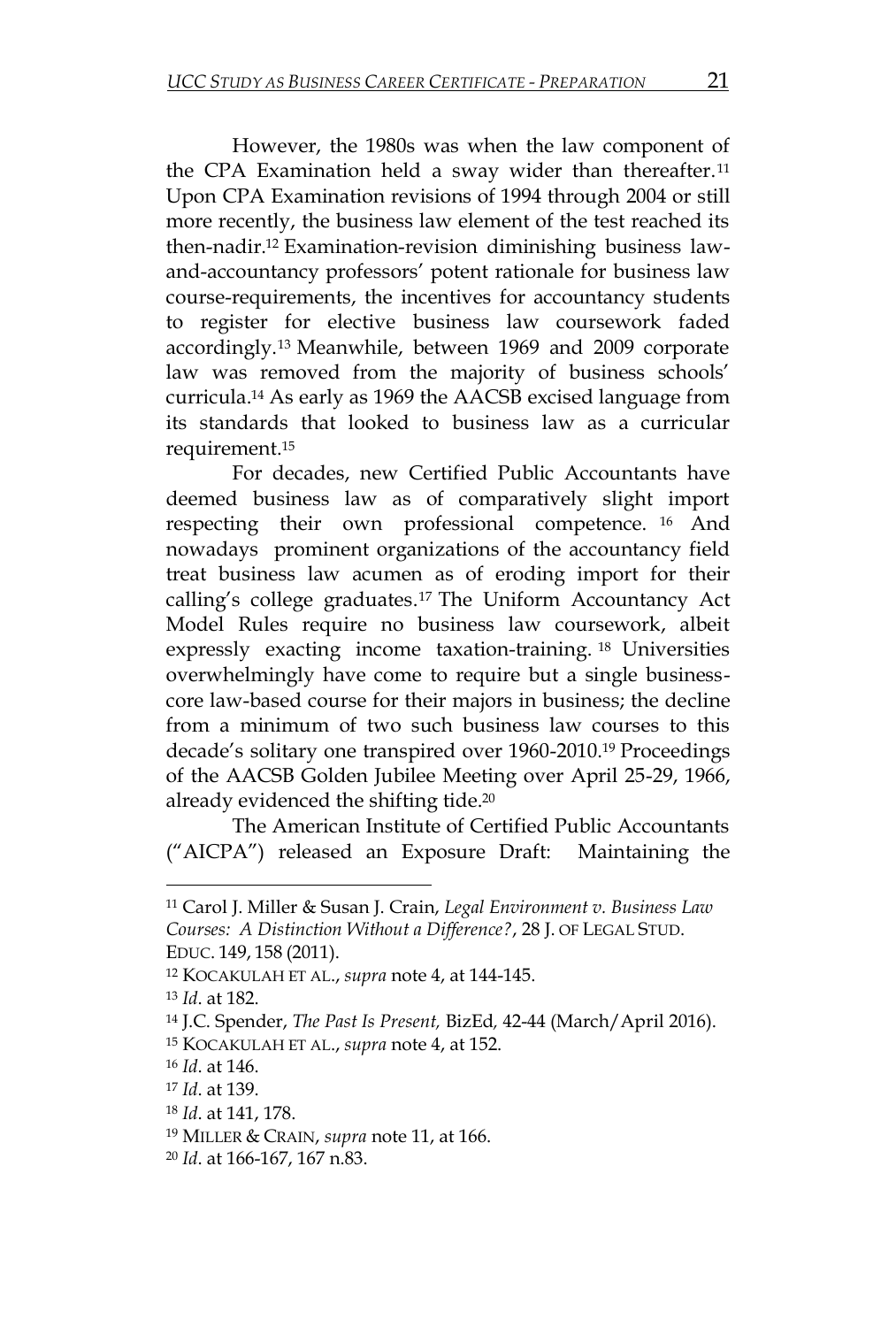Relevance of the Uniform CPA Examination on September 1, 2015.<sup>21</sup> Said "relevance" communicates to the citizenry that the AICPA's Certified Public Accountant credential maintains its assurance of high professional capacities. Accommodating an entrepreneurial spirit, the Exposure Draft related: "The accounting profession is dynamic, and the required skills and abilities of CPAs need to evolve to keep pace with the increasing rate of change in the marketplace."<sup>22</sup> That Exposure Draft delivered proposals for the impending version of the Uniform CPA Examination.

The Exposure Draft delineated proposed revisions to become effective upon approval by the AICPA Board of Examiners: <sup>23</sup> "The AICPA will consider all responses received on or before November 30, 2015,"<sup>24</sup> i.e., in eleven weeks from the Exposure Draft's release. Actual revisions were to be announced during 2016 toward adoption for the 2017 Exam. 25 The structure of the Exam was to continue as that of its current four sections. 26

Business Law was to remain as area II of the Regulation section: "The Regulation (REG) section tests knowledge and skills that a newly-licensed CPA must demonstrate with respect to federal taxation, ethics and professional responsibilities related to tax practice, and business law." <sup>27</sup> Anticipated was extension of the Exam's length from 14 to 16 hours. <sup>28</sup> But the proportion of the upcoming version of the Exam allocated area II shriveled to 5- 15 percent from its current 17 to 21 percent. <sup>29</sup> Business Law's

<sup>21</sup> AMERICAN INSTITUTE OF CERTIFIED PUBLIC ACCOUNTANTS, EXPOSURE DRAFT: MAINTAINING THE RELEVANCE OF THE UNIFORM CPA

EXAMINATION 3 (2015),

https://www.aicpa.org/BecomeACPA/CPAExam/nextexam/Dow nloadableDocuments/Next-CPA-Exam-Exposure-Draft-20150901.pdf.

<sup>22</sup> *Id*. at 23.

<sup>23</sup> *Id*. at 2.

<sup>24</sup> *Id*. at 6

<sup>25</sup> *Id*. at 4.

<sup>26</sup> *Id*. at 3.

<sup>27</sup> *Id*. at 21.

<sup>28</sup> *Id*. at 4.

<sup>29</sup> *Id*. at 21, A55.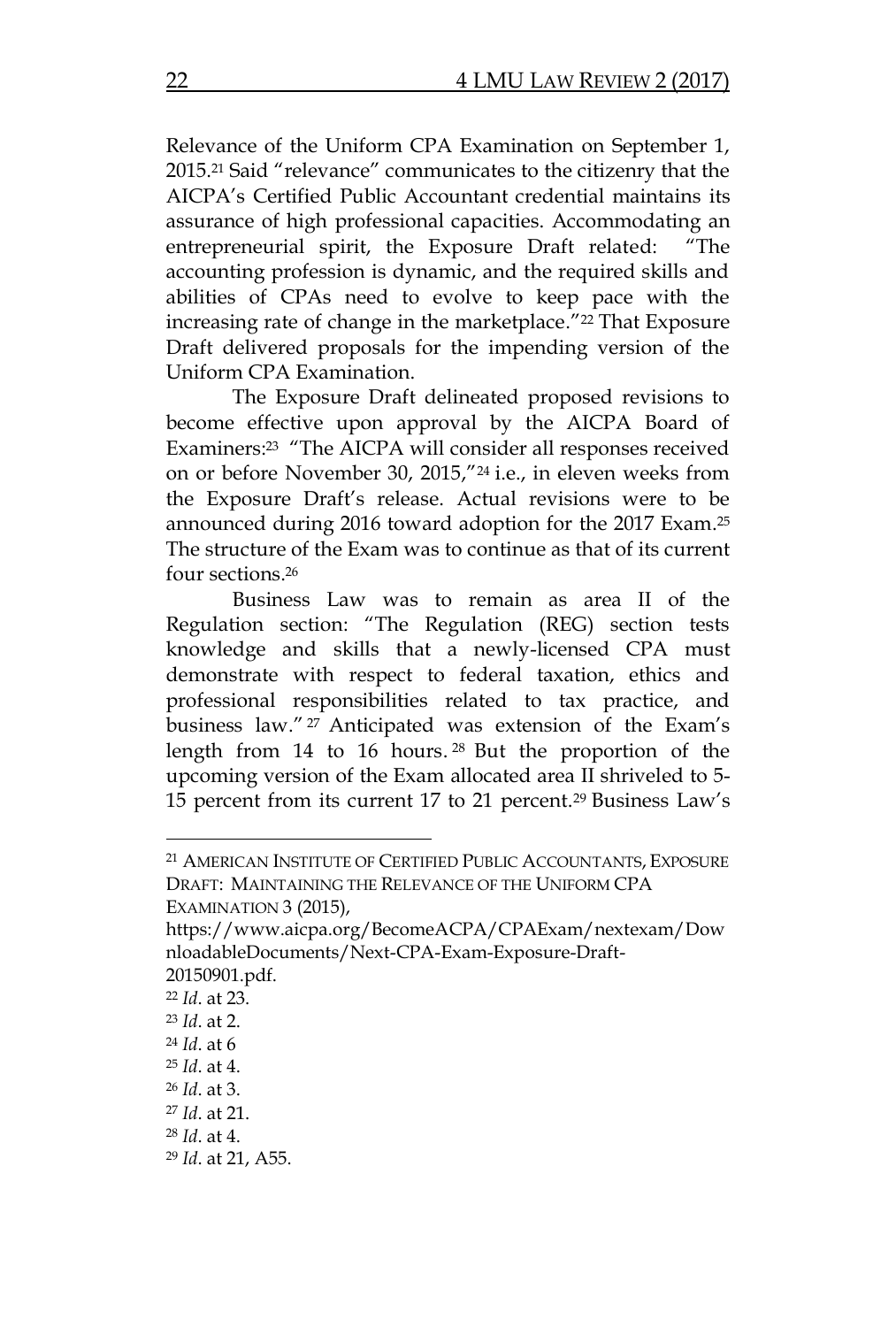contemplated ceiling falls beneath its prior floor: "Additionally, the content percentage allocated to Area II will be reduced."<sup>30</sup> For example: "The group Uniform Commercial Code will be eliminated; however, the topic *Secured Transactions*, formerly in that group, will move to the group Debtor-Creditor Relationships."<sup>31</sup>

The National Association of State Boards of Accountancy ("NASBA") reacted to this Exposure Draft via its October 23, 2015, joint letter from NASBA's President-CEO, and its Chair, to the AICPA Board of Examiners. Regarding significant areas of content, this reply propounded, inter alia:

> In REG, Area II – Business Law, Topic D. Government Regulation of Business: The International Qualifications Appraisal Board (IQAB) is concerned about deleting a significant portion of the content that has been tested regarding the Uniform Commercial Code, as well as other federal laws and regulations (including antitrust, copyright, patents, money laundering, labor, employment and ERISA). This is important because the REG section of the Examination is used as the International Qualifications Examination (IQEX). It is imperative that this section not be reduced . . . . 32

#### *Imperative*.

Respecting the content ranges within each section of the Examination, this NASBA response offered:

> a. The reduction in emphasis on REG, Area II, Business Law is concerning. A

 $\overline{\phantom{0}}$ 

<sup>30</sup> *Id*. at 21.

<sup>31</sup> *Id*. at 21 (italics in original).

<sup>32</sup> Letter from Walter C. Davenport, Chair of the NASBA, and Ken L. Bishop, President and CEO of the NASBA, to the Board of Examiners of the AICPA (Oct. 23, 2015), *available at* https://media.nasba.org/ files/2015/10/Response-to-CPA-Exam-Exp-Oct-23-2015.pdf.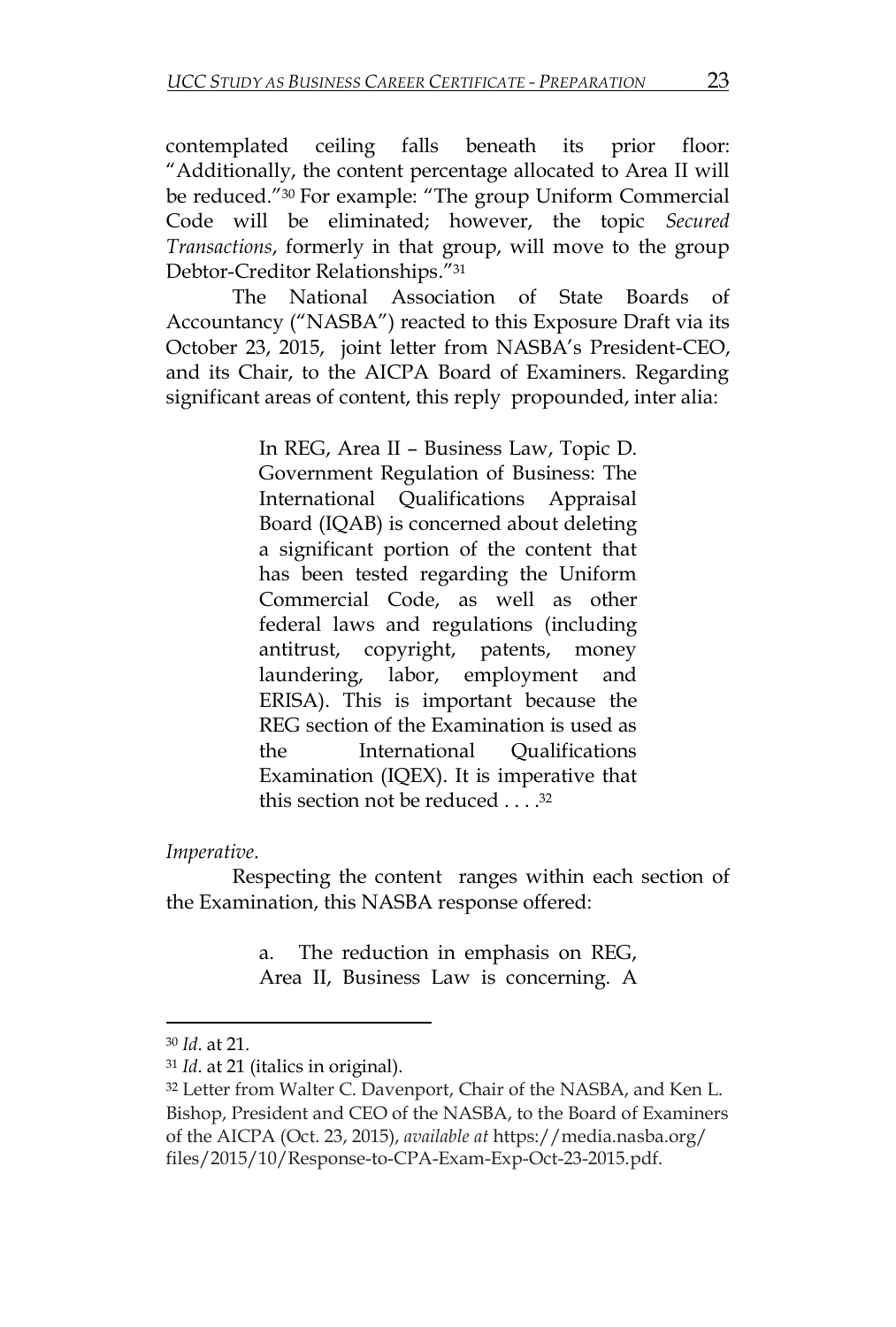reduction from a minimum of a 17% focus to only a 5% focus seems extreme, as the basic understanding of business law is crucial to all CPAs. We would suggest a minimum range would be between 10% and 15%. Further, if REG is going to continue to serve as the IQEX Exam, Business Law topics should be increased to range between 15% and 20% of the Examination.

b. We note that throughout all four sections of the Examination, the number of content areas has been reduced and the percentage bands within each reconstituted area have been expanded. Why were bands with ranges from 4-6% previously, now all given ranges of 10%? This has the effect of providing less granularity and insight to stakeholders, including candidates, regarding the importance of various topics . . . .

c. This expansion of percentage bands also seems to give much latitude in creating panels. As an example, as outlined in the Exposure Draft, 85% of one REG. Examination could be devoted solely to taxation topics, leaving only 15% for business law, ethics, professional responsibilities and federal tax procedure . . . . 33

Hence assume, arguendo, that within accountancy the requisite command of business law (expressly embracing the Uniform Commercial Code) were to shrink. There transpires an actual, years-long annual evaporation from business schools' applicant-pool. <sup>34</sup> Hence assume, arguendo, that such yearly diminution endures. If those conditions prevailed in

l

<sup>33</sup> *Id*. at 4-5.

<sup>34</sup> Alexandra Wolfe, *Clayton Christensen,* WALL ST. J., Oct. 1-2, 2016, at C17.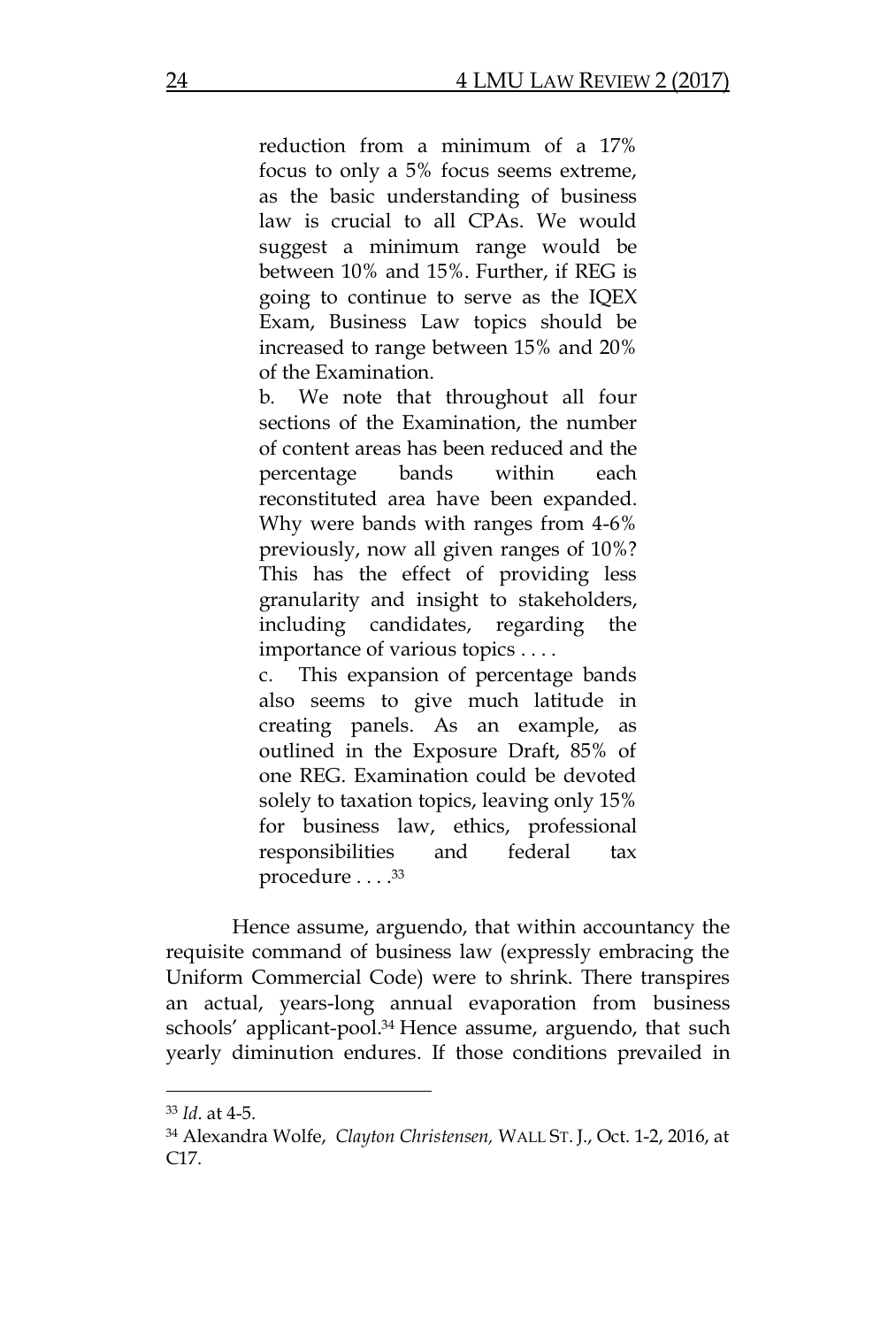2017, then how during 2018 could undergraduate commerce colleges' business law professors substantiate their own value more vigorously?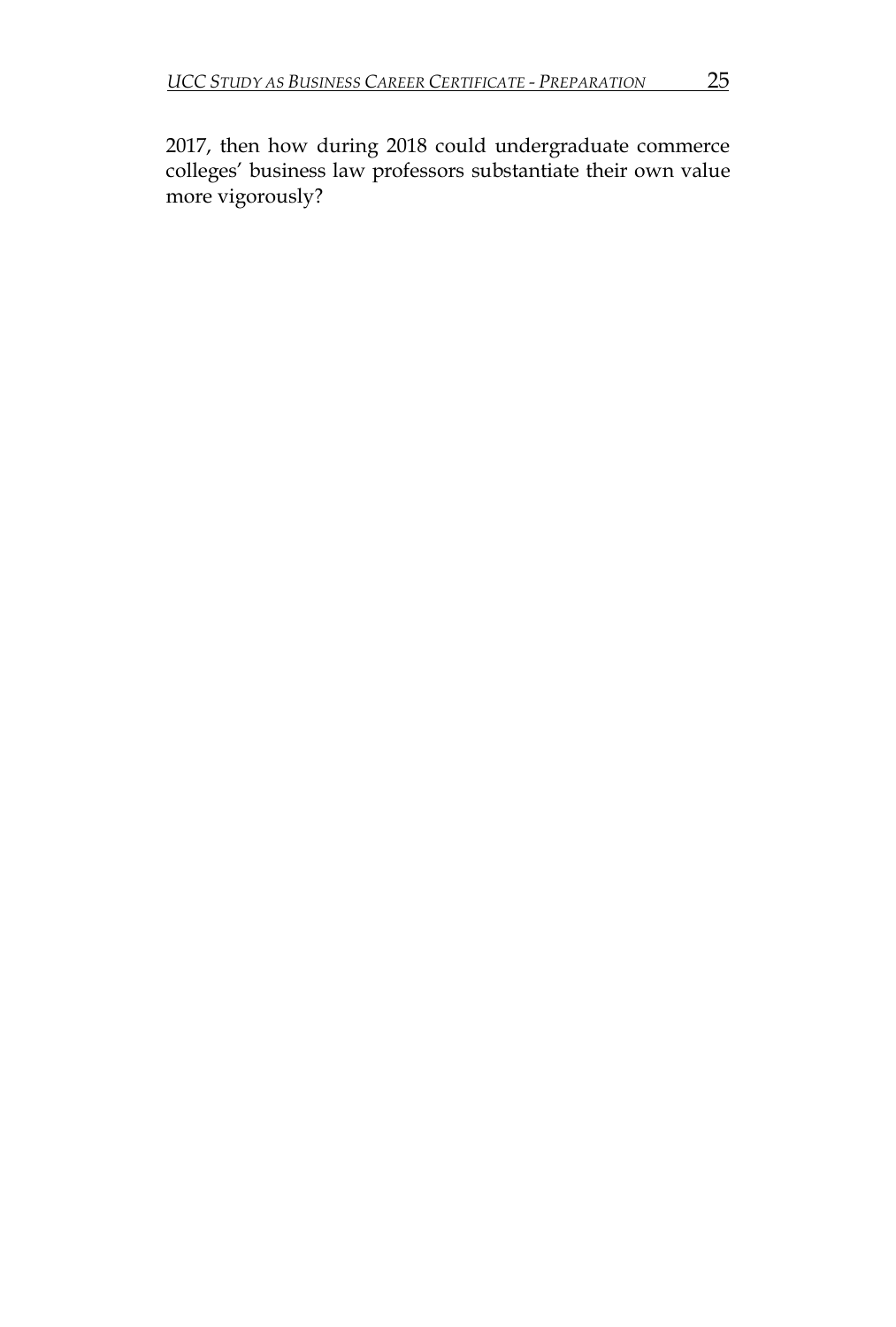### III. COMMERCIALIZED EMPLOYMENT-MARET CAPABILITIES **SIGNALING**

The undergraduate school of business law professor constructively could reinforce 2018's students and future alumni and alumnae through facilitating award to them of well-earned professional business certifications. Undergraduate business colleges'entering freshmen seek more structured support and career guidance, even tailored career advice, than that on-offer hitherto. <sup>35</sup> Simultaneously, knowing scholars of business assert: "When assessed from an employer's perspective, any evidence of a student's study for professional designations and/or passing those exams may suggest a high level of ambition, strong work ethic and career commitment from that student."<sup>36</sup>

Any payoffs from students' display to employers of such affirmative evidence might particularly prove practical for an identifiable population of the student-bodies found among America's many undergraduate commerce colleges. For in 2016, economists Eric R. Eide, Michael J. Hilmer and Mark H. Showalter reported their study of the earnings of approximately 7,300 college graduates a decade postgraduation. <sup>37</sup> Their report controlled for variables influencing graduates' incomes including, e.g., age at conferral of degree, ethnicity/race, family income, graduate degrees, marital status, SAT scores, and sex. <sup>38</sup> It disclosed that the sharpest earnings gaps develop among business majors; products of selective institutions command 12% greater average earnings than do midtier-colleges' products and 18%

<sup>35</sup> Srilata Zaheer, *Business is Our Classroom,* BIZED (February 23, 2016), http://www.bizedmagazine.com/archives/2016/2/features/busine ss-is-our-classroom.

<sup>36</sup> Joseph W. Goetz, et al., *Integration of Professional Certification Examinations With the Financial Planning Curriculum: Increasing Efficiency, Motivation, and Professional Success,* 4 AM. J. OF BUS. EDUC. 35 (2016), https://www.cluteinstitute.com/ojs/index.php/ AJBE/article/view/4111.

<sup>37</sup> Eric R. Eide, et al., *Is It Where You Go or What You Study? The Relative Influence of College Selectivity and College Major on Earnings*, 34 CONTEMP. ECON. POL. 37, 39 (2016). <sup>38</sup> *Id*.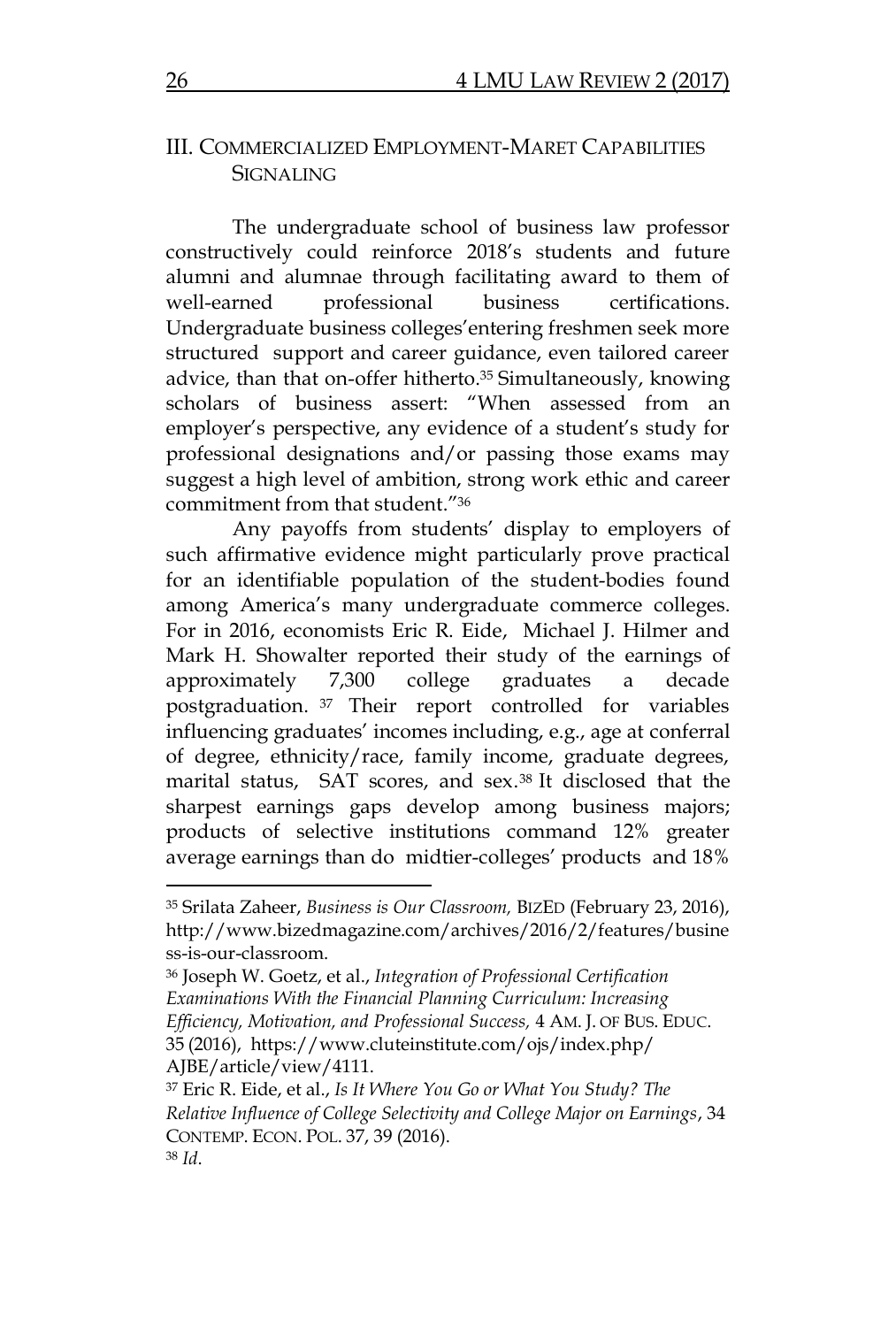more in earnings than graduates of least-selective colleges. 39 These economists add: "[I]t could be related to differences in alumni networks and other connections with potential employers for jobs and internships due to institutional prestige." 40 Truly could it be connected with those divergences, because 21 years earlier Cornell University Professor of Economics, Ethics, and Public Policy Robert H. Frank and Duke University Professor of Public Policy Philip Cook discerned: "Many of the nation's most prestigious employers have an interest in hiring the graduates of elite institutions quite independently of how they perform on the job."<sup>41</sup>

So faculty members serving less-exclusive student bodies within less-prestigious institutions ought, for their identifiable student-segment among America's undergraduate business schools, to help level an uneven jobhunting-field. Pursuit of a business professional designation by commerce college undergraduates exemplifies the signaling exercise: "The use of a mechanism by which someone indicates to someone else that they have certain characteristics, even though those characteristics are not directly observable…. Economists have been increasingly inclined to explain economic and non-economic phenomena as signals."<sup>42</sup> Paul Seabright, respected professor of economics at the Toulouse School of Economics, observes how, after all, everyone serves within networks shaping self-presentation to everybody else. 43

Consider the following:

. . . students may seek qualifications through formal examinations even though they have no interest in a subject,

l

<sup>39</sup> *Id*., at 41.

<sup>40</sup>*Id.*

<sup>41</sup> ROBERT H.FRANK & PHILIP J. COOK, THE WINNER-TAKE-ALL SOCIETY: WHY THE FEW AT THE TOP GET SO MUCH MORE THAN THE REST OF US 148 (1995).

<sup>42</sup> GRAHAM BANNOCK, ET AL., DICTIONARY OF ECONOMICS 380 (1998). <sup>43</sup> PAUL SEABRIGHT, THE WAR OF THE SEXES: HOW CONFLICT AND COOPERATION HAVE SHAPED MEN AND WOMEN FROM PREHISTORY TO THE PRESENT 125 (1st ed. 2012); PAUL SEABRIGHT, THE COMPANY OF STRANGERS: A NATURAL HISTORY OF ECONOMIC LIFE (rev. ed. 2010).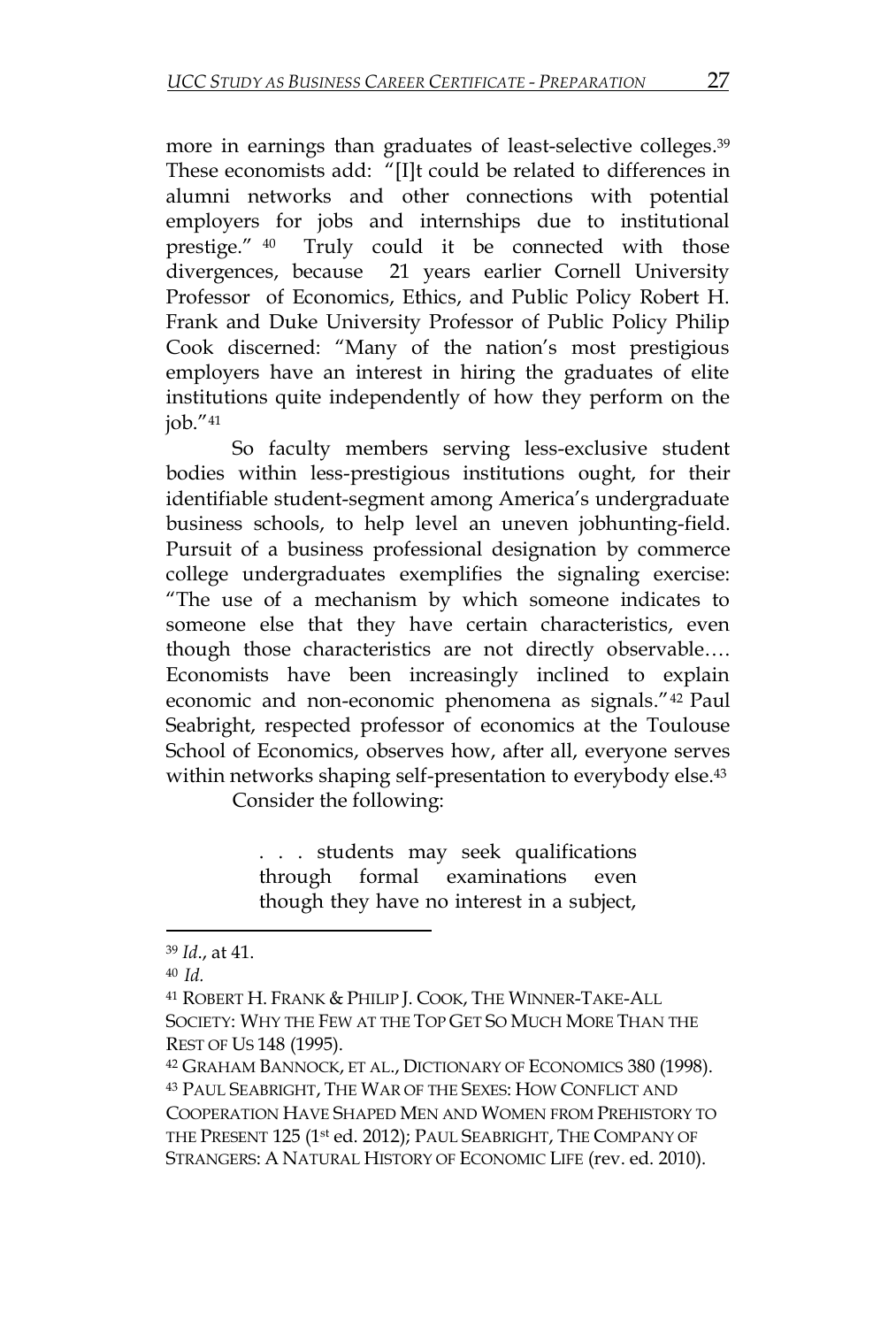and it is well known that it will be of no use to them in actually doing a job. This is rational conduct if they believe that prospective employers will regard success in examinations as signaling ability, so that such success helps obtain a good job. 44

Reinforced employment-marketplace signaling capability is advisable for less prestigious institutions' graduates, even after factoring-in their presumptive willingness to work for less. For employers' hiring is impeded by information costs, even when labor's marginal value product exceeds its remuneration. 45

Respecting human capital, employer-employee certification signals also succeed in reverse. Those burgeoning "Best Places to Work" certifications correspond to lower rates of turnover. There seem such turnover abatements across multiple certifications, albeit at shrinking marginal turnoverdiminutions. With an employer's certifications-increase comes an elevation of applicant pool quality for smaller enterprises. 46

Certified Public Accountants boast generalist practicioners and specialists to boot, e.g., forensic accountants, management accountants, and tax accountants. 47 Undergraduate school of commerce law professors, heedful of professional business certifications, understand that (like Certified Public Accountants) lawyers specialize, e.g., the bankruptcy attorney or the estate attorney. <sup>48</sup> Most lawyers

<sup>44</sup> JOHN BLACK, ET AL., A DICTIONARY OF ECONOMICS 413-14 (3rd ed. 2009)*.*

<sup>45</sup>A. ALLAN SCHMID, BENEFIT-COST ANALYSIS: A POLITICAL ECONOMY APPROACH 115 (1st ed. 1989); A. ALLAN SCHMID, CONFLICT AND COOPERATION: INSTITUTIONAL AND BEHAVIORAL ECONOMICS 229-30  $(1<sup>st</sup> ed. 2004).$ 

<sup>46</sup> Brian R. Dineen & David G. Allen, *Third Party Employment Branding: Human Capital Inflows and Outflows Following "Best Places to Work" Certifications*, 59(1) ACAD. OF MGMT. J. 90 (Feb. 2016).

<sup>47</sup> Catherine Seeber, *There's a Designation for That,* J. OF FIN. PLAN. (May 2014) at 29.

<sup>48</sup> *Id*., at 28.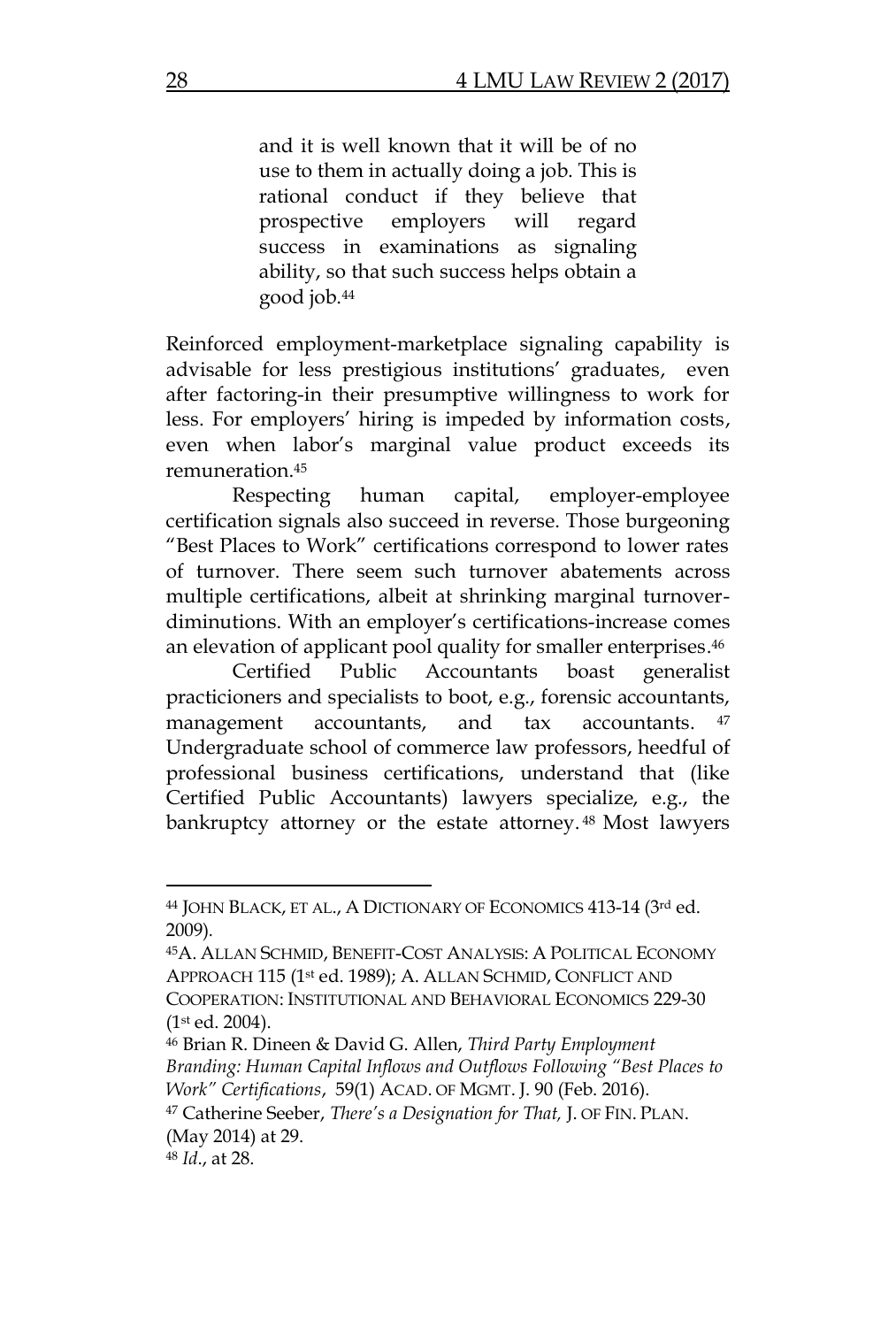prefer a practice concentrated on a single area of law. <sup>49</sup> Highly familiar too are medical specialists, e.g., orthopedists. 50 Observe that in these fields a mastery of the discipline, corresponding to that of a general practicioner, must be absorbed (in the customary expectation) before or at least simultaneously with an expertise in any specialization.

Contrariwise, within the financial industry, specialized credentials are in supply for that market's many predatory participants devoid of knowledge comparable to that of the Certified Public Accountant or attorney. Thus, the temptation for opportunists to prey upon the unsuspecting by flaunting superficial credentials; those credentials less evidence sophisticated professional competence than imply that they are designed to appeal to some assumedly-exploitable consumer market element, like seniors: <sup>51</sup> "There . . . has long been a trend among financial advisers of paying to earn various designations meant to show expertise in a particular niche, such as serving retirees."<sup>52</sup> This contrasts with using specialization to advance (as above) the professional's knowledge *beyond* a generalist's professional-level base. 53

That point was elaborated upon, in context of the nascent financial therapy field, in America's business media:

> Potential clients should be aware that not all financial therapists have financial-planning backgrounds. Some hail from mental-health fields and often focus on solving one issue, such as anxiety due to cash-flow problems. For comprehensive financial plans and continuing advice, individuals should make sure an adviser has extensive experience and holds a

<sup>49</sup> *Id*.

<sup>50</sup> *Id*. at 29.

<sup>51</sup> JANE BRYANT QUINN, HOW TO MAKE YOUR MONEY LAST: THE INDISPENSABLE RETIREMENT GUIDE 29-30 (1st ed. 2016).

<sup>52</sup> Anne Tergesen, *Help Wanted: A Therapist for Your Finances,* WALL ST. J., Aug. 1-2, 2015, at B7.

<sup>53</sup> Seeber, *supra* note 47, at 29; Quinn, *supra* note 51, at 30.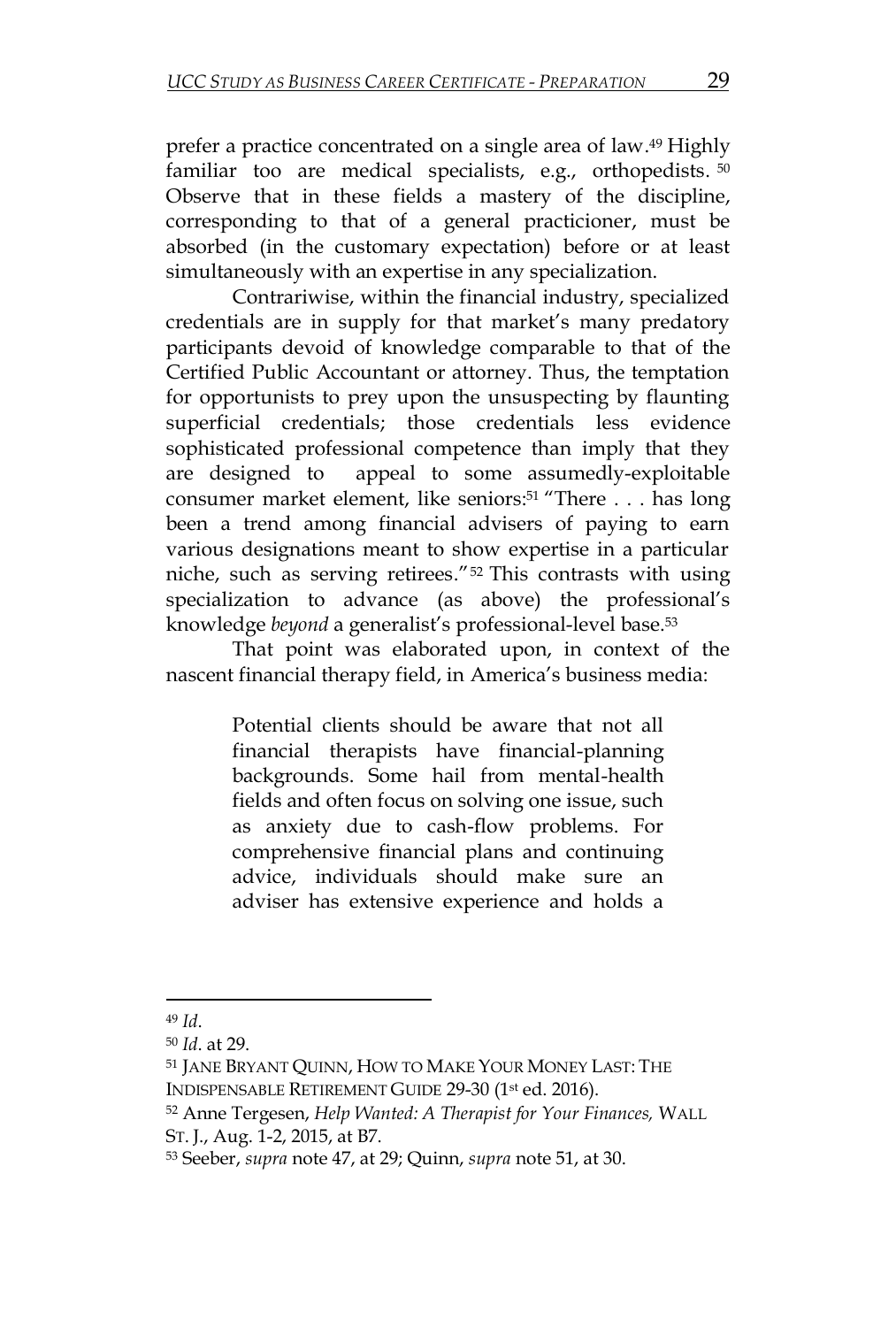major designation, such as being a certified financial planner. 54

One witnesses specializing to advance beyond the generalist's disciplinary baseline, ideally anyway, in the instances of the Certified Public Accountant, the attorney, and the physician. The school of business administration's law professors do well to march ahead conscious of prospective payoffs from the economists' salutary signaling device. However, business law professors cautiously must circumvent the hazard of promoting certifications other than those appropriately appreciated as substantive. Most agreeably, one finds information at hand in reassuring measure respecting contract management's CCCM business credential.

## IV. CONTRACT MANAGEMENT'S CCCM PROFESSIONAL CREDENTIAL

#### A. CONTRACT MANAGERS INTERWEAVE THE WORLD

Tyler Cowan, the George Mason University economist, counsels that modern America witnesses a wide array of careers that now, highly frequently, demand a university education short of the master's degree-level. <sup>55</sup> Numbered among these are found the roles of buyers and purchasing agents. <sup>56</sup> The National Contract Management Association discerns that contract management, and procurement, actually mirror one another. Procurement consists of evaluation and selection of sellers. The supplier counterpart-role is that of the contract managers. Contract management is a niche within the procurement profession. Contract managers aim to optimize outcomes bilaterally. <sup>57</sup> Indeed, the Labor Department's Bureau of Labor Statistics in January 2013 delivered (on behalf of the

<sup>54</sup> Tergeson, *supra* note 52, at B7.

<sup>55</sup> TYLER COWEN, AVERAGE IS OVER: POWERING AMERICA BEYOND THE AGE OF THE GREAT STAGNATION 37 (1st ed. 2013).

<sup>56</sup> *Id.*

<sup>57</sup> NAT'L CONT. MGMT. ASS'N, WHAT IS CONTRACT MANAGEMENT?, (April 3, 2016) (http://www.ncmahq.org/About/content.cfm? ItemNumber=993&navitemNumber=9909).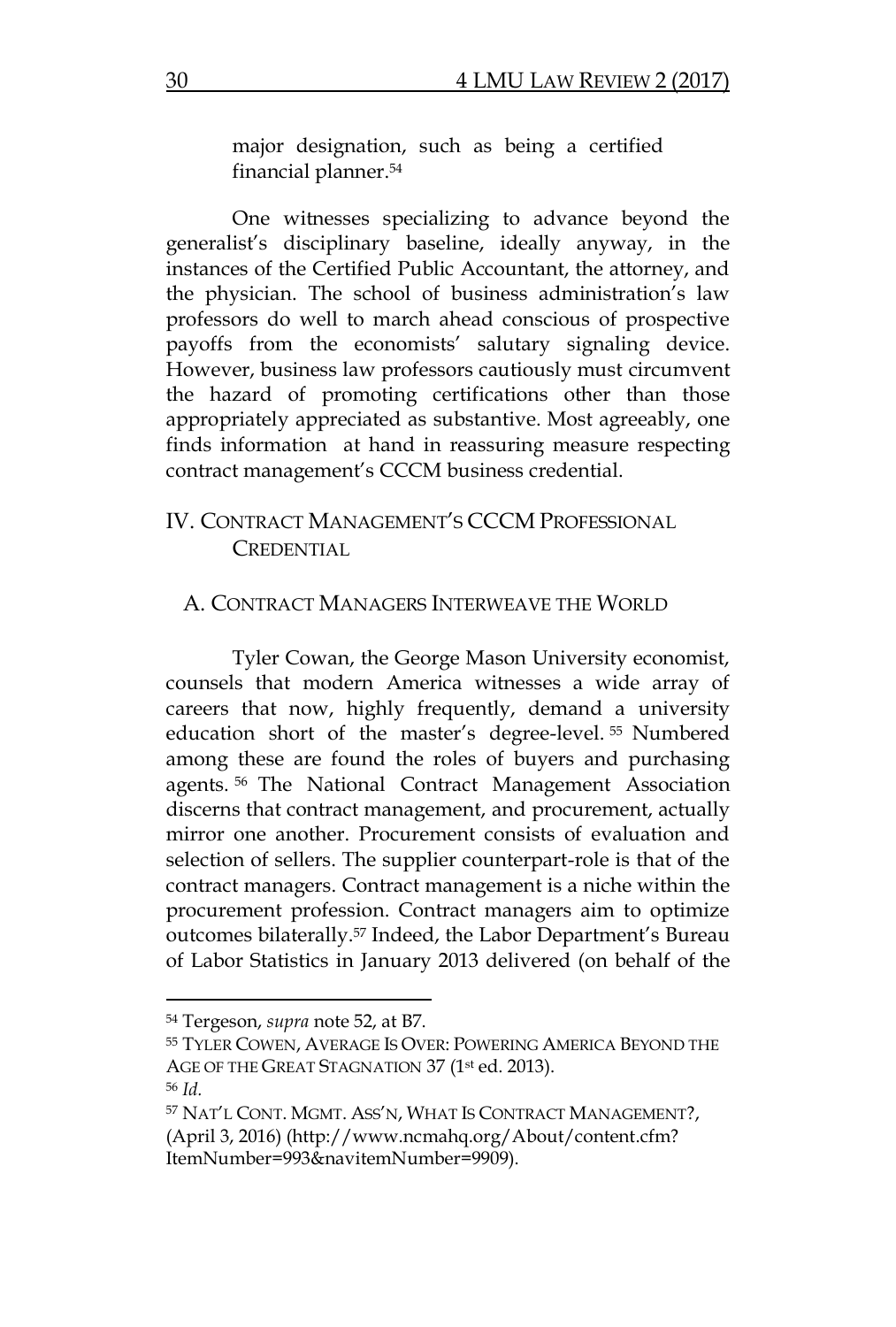Standard Occupational Classification Policy Committee) a *Direct Match Title File* assimilating the "Contracting Manager" and "Contract Administrator" with "Purchasing Managers."<sup>58</sup> In Canada, similarly, the government's National Occupational Classification 2011 listed "contract manager" among titles of "Purchasing managers."<sup>59</sup>

The late Douglass C. North, in 1993 the joint recipient of the Nobel Prize for Economics, <sup>60</sup> explained that a division of specializing labor engenders a worldwide populace expert in its specialties yet consequentially more ignorant about the globe's other elements. <sup>61</sup> More than an efficient system for pricing is demanded to integrate specialized knowledge at low-level transaction expense. <sup>62</sup> For products have *indirect* producers, e.g., the guarantors of property and contractual rights, who sustain the structures wherein direct producers prosper. <sup>63</sup> The expense in transacting is identifiable as the burden of agreement-enforcement plus the measurement of what is exchanged. <sup>64</sup> Both enforcement and measurement must prove imperfect even postulating well-specified rights in property. <sup>65</sup> Vended services and goods (e.g., computers and autos) must be presented for purchasers lacking expertise (such as that of, e.g., the computer programmer or automotive engineer): "Warranties, guarantees, trade marks are just illustrations of the vast range of institutions and organizations that enabled specialized individuals to have access to the other

 $\overline{a}$ 

<sup>64</sup> North, *supra* note 61, at 158.

<sup>65</sup> *Id*. at 123.

<sup>58</sup> U.S. DEPARTMENT OF LABOR: BUREAU OF LABOR STATISTICS, DIRECT MATCH TITLE FILE (2016),

http://www.bls.gov/soc/soc\_2010\_direct\_match\_title\_file.pdf. 59 GOVERNMENT OF CANADA, QUICK SEARCH – RESULTS (April 3, 2016),

http://www5.hrsdc.gc.ca/NOC/English/NOC/2011/QuickSearch. aspx?val65=0113.

<sup>60</sup> BANNOCK ET AL., *supra* note 42, at 301.

<sup>61</sup> DOUGLASS C. NORTH, UNDERSTANDING THE PROCESS OF ECONOMIC CHANGE 162 (1st ed. 2005).

<sup>62</sup> *Id*. at 98, 121.

<sup>63</sup> DAVID COLANDER & RONALD KUPERS, COMPLEXITY AND THE ART OF PUBLIC POLICY: SOLVING SOCIETY'S PROBLEMS FROM THE BOTTOM UP 34 (1st ed. 2014).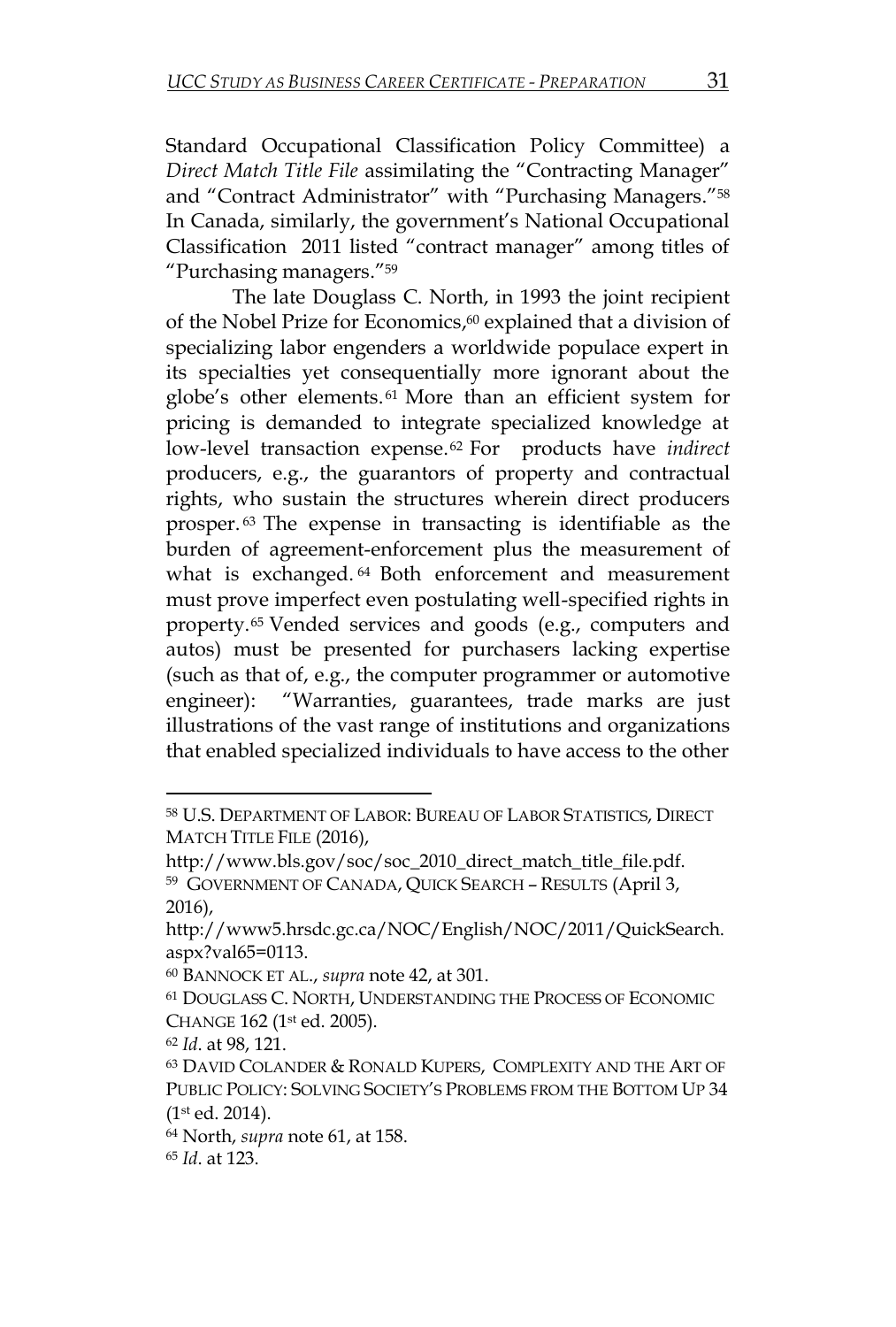consumer markets that they needed in order to take advantage of the potential economies possible in…a world of specialization."<sup>66</sup>

Exemplifying transaction costs, broadly, are the expenses behind, e.g., amassing information, negotiations, monitoring, and contract enforcement; <sup>67</sup> whereas production costs actually result in utility-evoking services and goods. <sup>68</sup> In fact, to cut transaction costs impeding the maximizing of wealth is fixed-upon by positive law-and-economics scholars insofar as they define prescriptive corollaries at all. <sup>69</sup> Happily, as North comprehends: "The movement from personal to impersonal exchange always increases total transaction costs but the consequence is a drastic reduction in production costs, which more than offset the increased resources going into transacting—and was responsible for the dramatic growth of modern economies."<sup>70</sup> Impersonal exchange at a level actually definitive of everyday life is indispensable to the economic advance of our species. 71

More specifically, investigators into law and economics distinguish three transaction cost subvarieties. These are contractual, information, and policing costs. Hence, contractual costs constitute a niche within transaction costs. Negotiation expenses (including the value of lost time), and brokerage and legal fees exemplify the contractual costs behind attaining agreements. <sup>72</sup> Consistently with these realities, the nonprofit International Association for Contract

<sup>66</sup> *Id*. at 121.

<sup>67</sup> NICHOLAS MERCURO & STEVEN G. MEDEMA, ECONOMICS AND THE LAW: FROM POSNER TO POSTMODERNISM AND BEYOND 113-114 (2<sup>nd</sup> ed. 2006).

<sup>68</sup> RICHARD A. IPPOLITO, ECONOMICS FOR LAWYERS 123 (1st ed. 2005). 69 JONATHAN KLICK & FRANCESCO PARISI, FUNCTIONAL LAW AND ECONOMICS, THEORETICAL FOUNDATIONS OF LAW AND ECONOMICS 41 (1st ed. 2009).

<sup>70</sup> North, *supra* note 61, at 91.

<sup>71</sup> Peter Boettke, *Institutional Transition and the Problem of Credible Commitment*, I ANN'L PROC. OF THE WEALTH AND WELL-BEING OF NATIONS 41, 46-47 (2008-2009)

<sup>(</sup>https://www.beloit.edu/upton/annual\_proceedings/). <sup>72</sup> A. ALLAN SCHMID, PROPERTY, POWER, AND PUBLIC CHOICE: AN INQUIRY INTO LAW AND ECONOMICS 88 (1st ed. 1978).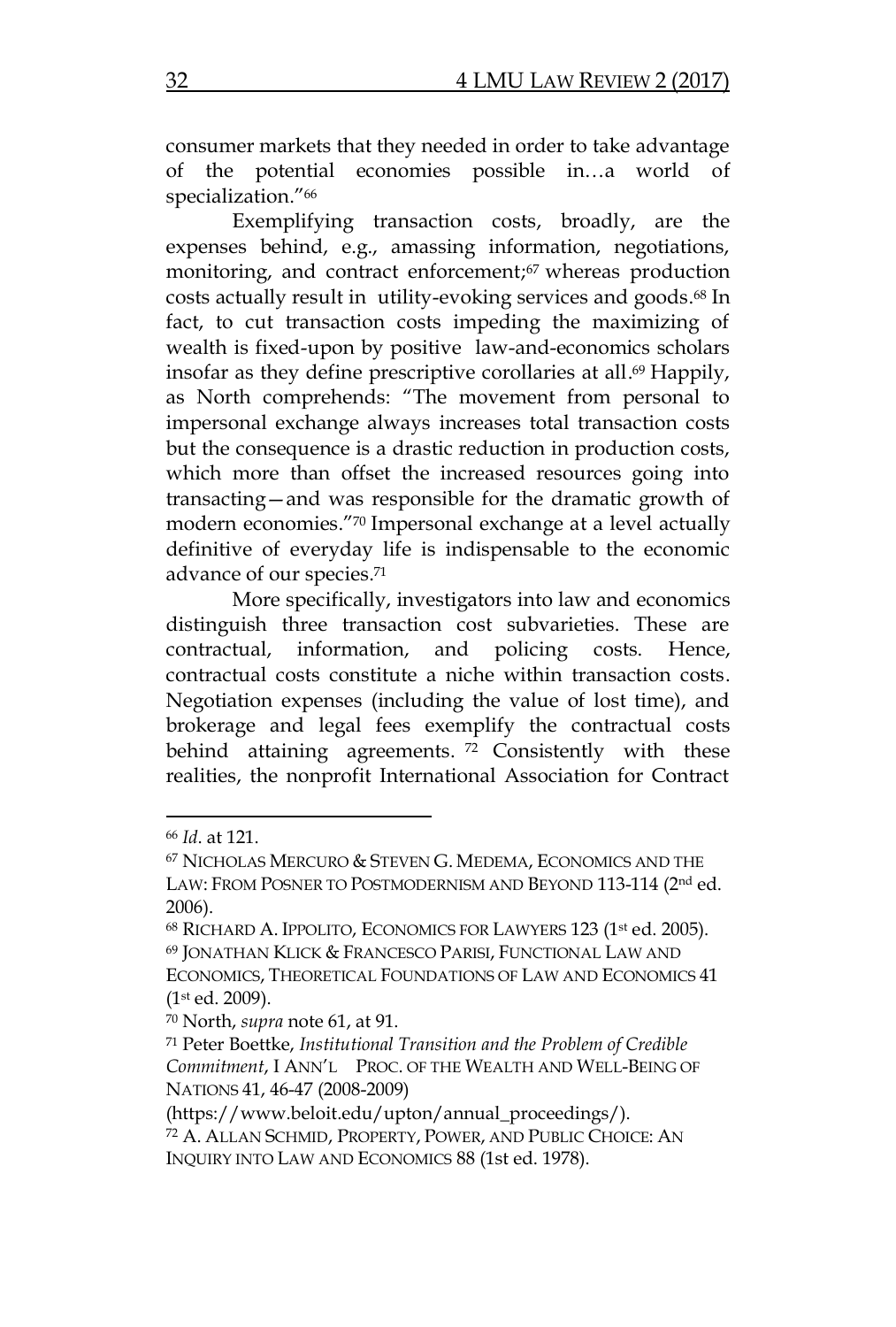& Commercial Management (IACCM) was established during 1999 due to a need for contract and commercial management skills. That need resulted from global trade's deepening complexity. 73

## B. CONTRACT MANAGEMENT AS A CAREER

Truly is the system of networking, sales, purchases, etc. ("increased resources going into transacting"), a business endeavor. Contracts nonetheless seem within the attorney's compass. <sup>74</sup> North states: "[I]nside the firm there are ever increasing numbers of accountants, lawyers, and others devoted to facilitating exchange in the complex world of impersonal exchange."<sup>75</sup> Supposing swelling totals of people working with contracts, the contracts-portfolio's administration and the handling of the risks therein demand attention. <sup>76</sup> Who in the modern day company oversees contractual risks? While the correct reply shifts among projects and organizations, the contract manager bears a major portion of the load. 77

The Bureau of Labor Statistics' *Occupational Outlook Handbook, 2016-2017 Edition* pronounces: "Purchasing managers plan, direct, and coordinate the buying of materials, products, or services for wholesalers, retailers, organizations." <sup>78</sup> Furthermore, "Purchasing managers, sometimes known as *contract managers*, are also responsible for developing their organization's procurement policies and

<sup>73</sup> TIM CUMMINS, ET AL., CONTRACT & COMMERCIAL MANAGEMENT— THE OPERATIONAL GUIDE (JANE CHITTENDEN ed., 1st ed. 2011).

<sup>74</sup> HELENA HAAPIO & GEORGE J. SIEDEL, A SHORT GUIDE TO CONTRACT RISK (New ed. 2013)*.*

<sup>75</sup> North, *supra* note 61, at 91.

<sup>76</sup> HAAPIO & SIEDEL, *A Short Guide to Contract Risk*, *supra* note 73; HELENA HAAPIO & GEORGE J. SIEDEL, PROACTIVE LAW FOR MANAGERS: A HIDDEN SOURCE OF COMPETITIVE ADVANTAGE 123 (1st ed. 2011).

<sup>77</sup> HAAPIO & SIEDEL, *A ShortGuide to Contract Risk*, *supra* note 73;

HAAPIO & SIEDEL, *Proactive Law for Managers*, *supra* note 75.

<sup>78</sup>Bureau of Labor Statistics, U.S. Dep't of Labor, *Occupational Outlook Handbook, 2016-17 Edition*,

http://www.bls.gov/ooh/management/purchasing-managers.htm (last visited Jan. 13, 2016).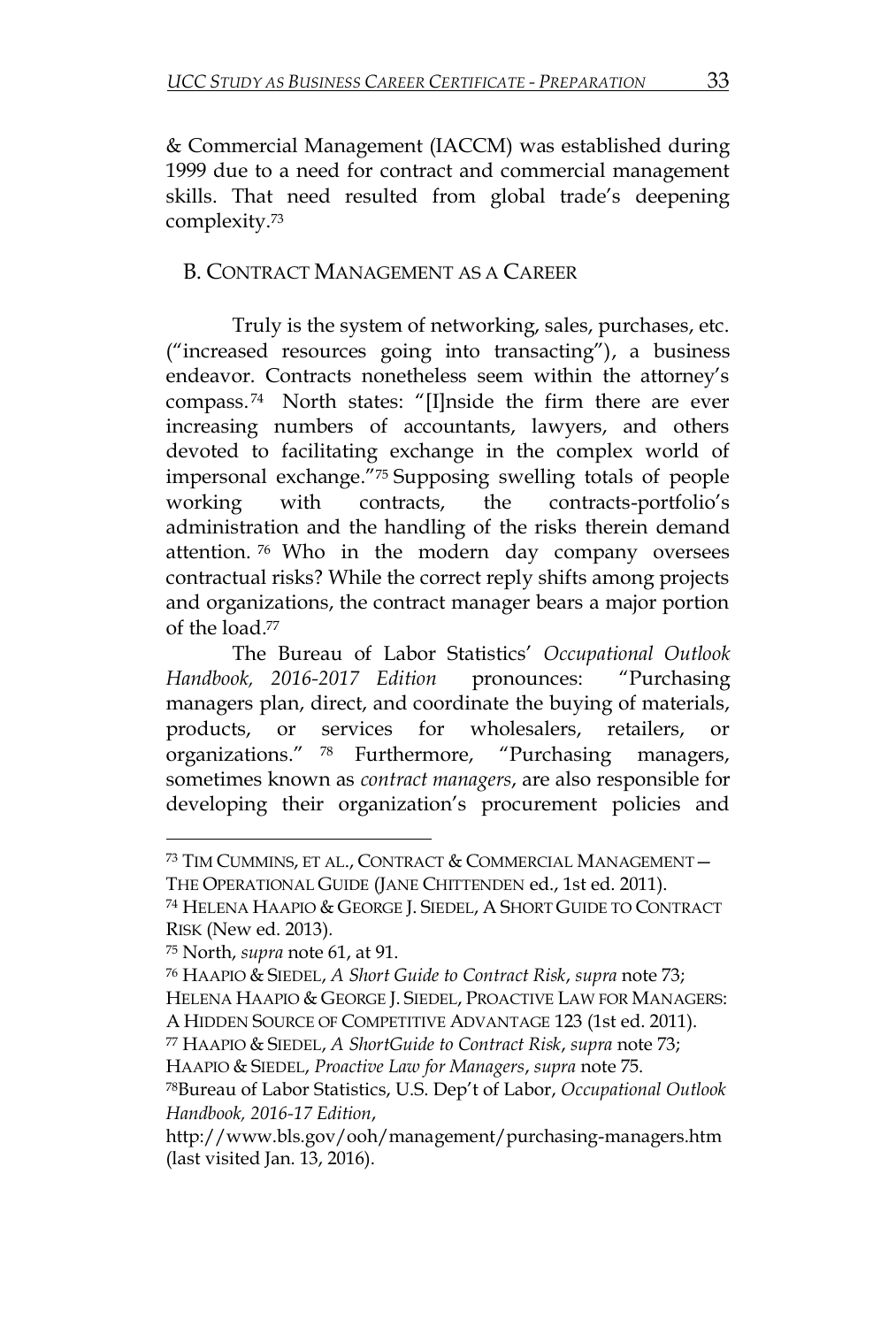procedures. These policies help ensure that procurement professionals are meeting ethical standards to avoid potential conflicts of interest or inappropriate supplier and customer relations."<sup>79</sup>

Understandably, "Purchasing managers usually have at least a bachelor's degree and some work experience in procurement. A master's degree may be required for advancement to some top-level manager jobs."<sup>80</sup> In Canada, one learns of employment prerequisites for purchasing managers: "A bachelor's degree or college diploma in business administration, commerce or economics is usually required."<sup>81</sup>

Consistently with the foregoing, Robert Half Legal's *U.S. Glossary of Legal Job Descriptions* offers capsuledescriptions of the educational background, jobskills and duties of many employment slots in corporate legal departments. The *Glossary* records:

> Contract administration is the management of contracts made or to be made with customers, vendors, partners or employees. It involves negotiating the terms and conditions in contracts, analyzing and minimizing risk, ensuring compliance with the terms and conditions, documenting and agreeing on any changes or amendments that may arise during implementation or execution, and drafting and executing contracts. Duties may include implementing systems and software to ensure accurate tracking and record-keeping in order to fulfill contractual obligations. 82

Supervising the contract administration staff is the contract manager, who well could represent a minimum of

 $\overline{\phantom{0}}$ 

<sup>79</sup> *Id*. (italics in original).

<sup>80</sup> *Id*.

<sup>81</sup>Government of Canada, *supra* note 59.

<sup>82</sup>Robert Half Legal, *U.S. Glossary of Legal Job Descriptions* (2016), http://www.roberthalf .com/legal/industry-resources/us-glossaryof-legal-job-descriptions (last visited March 16, 2016).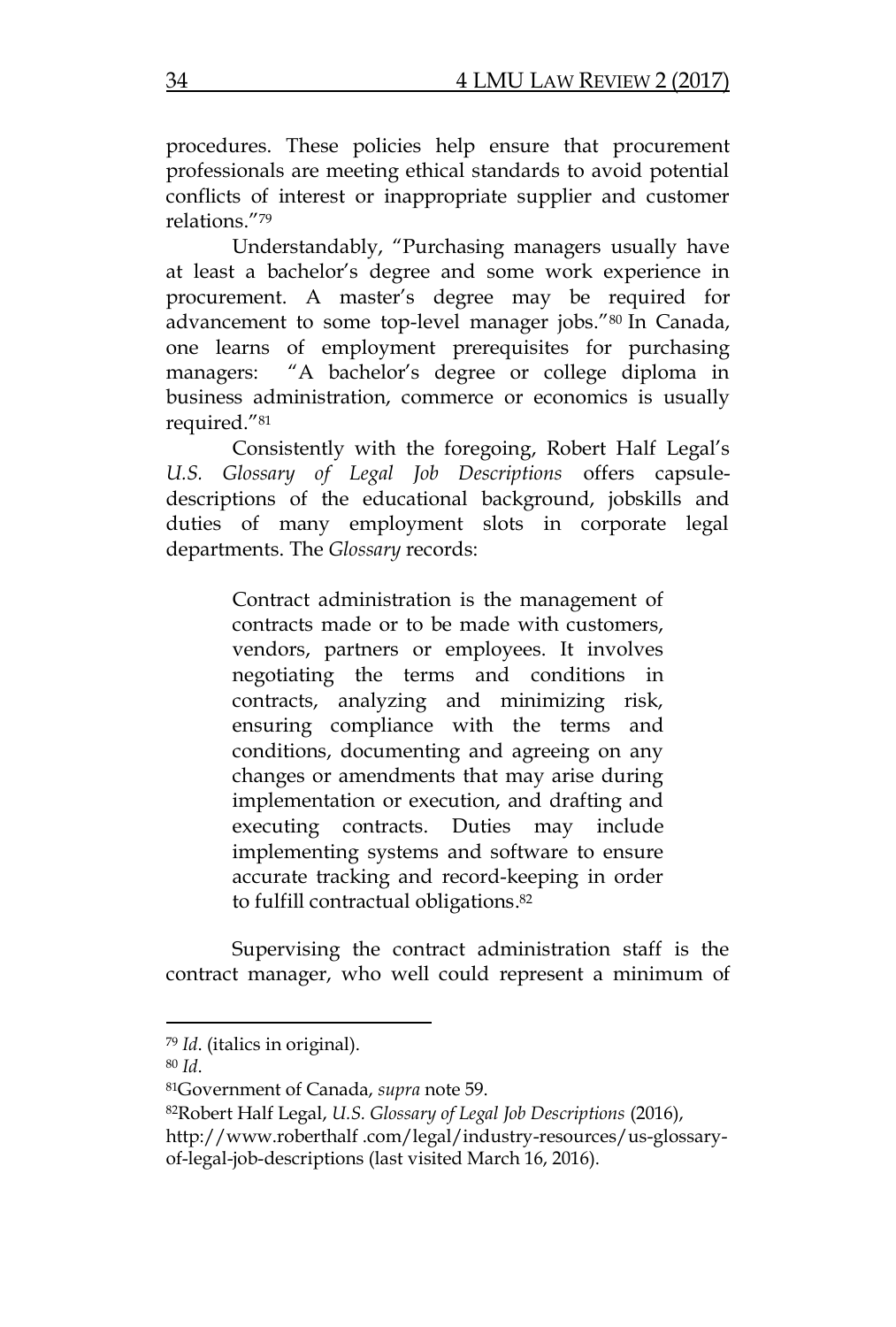five years of experience. <sup>83</sup> More suiting the business college senior's aspirations seems the subordinate, contract administrator position (drawing upon some twelve months of experience):

> The Contract Administrator is responsible for reporting on the firm's operations, overseeing administrative departments, managing outside vendors and assisting with the firm's budget. A bachelor's degree and/or a certificate of completion from a paralegal education program are typically required. Strong computer skills in basic computer programs and management software are preferred. 84

The NCMA website has a Careers Library including information on resumes, jobhunting, etc. Of course, the internet might offer many such useful resources. Yet the NCMA site is one—perhaps the only one—that some undergraduate, would-be contract managers would actually read. This website encompasses a detailed January 2014 "\$alary Survey: Executive Summary" with 2013 statistics.<sup>85</sup> A glance at the internet can disclose reports of average contract manager position annual salaries approximating: \$79,605; 86

 $\overline{\phantom{0}}$ 

<sup>83</sup> *Id*.

<sup>84</sup> *Id*.

<sup>85</sup> NCMA,<http://www.ncmahq.org/> (last visited March 4, 2017). <sup>86</sup>CONTRACT MANAGER SALARY,

http://www.payscale.com/research/US/Job=Contracts\_Manager/ Salary (last visited Apr. 13, 2015).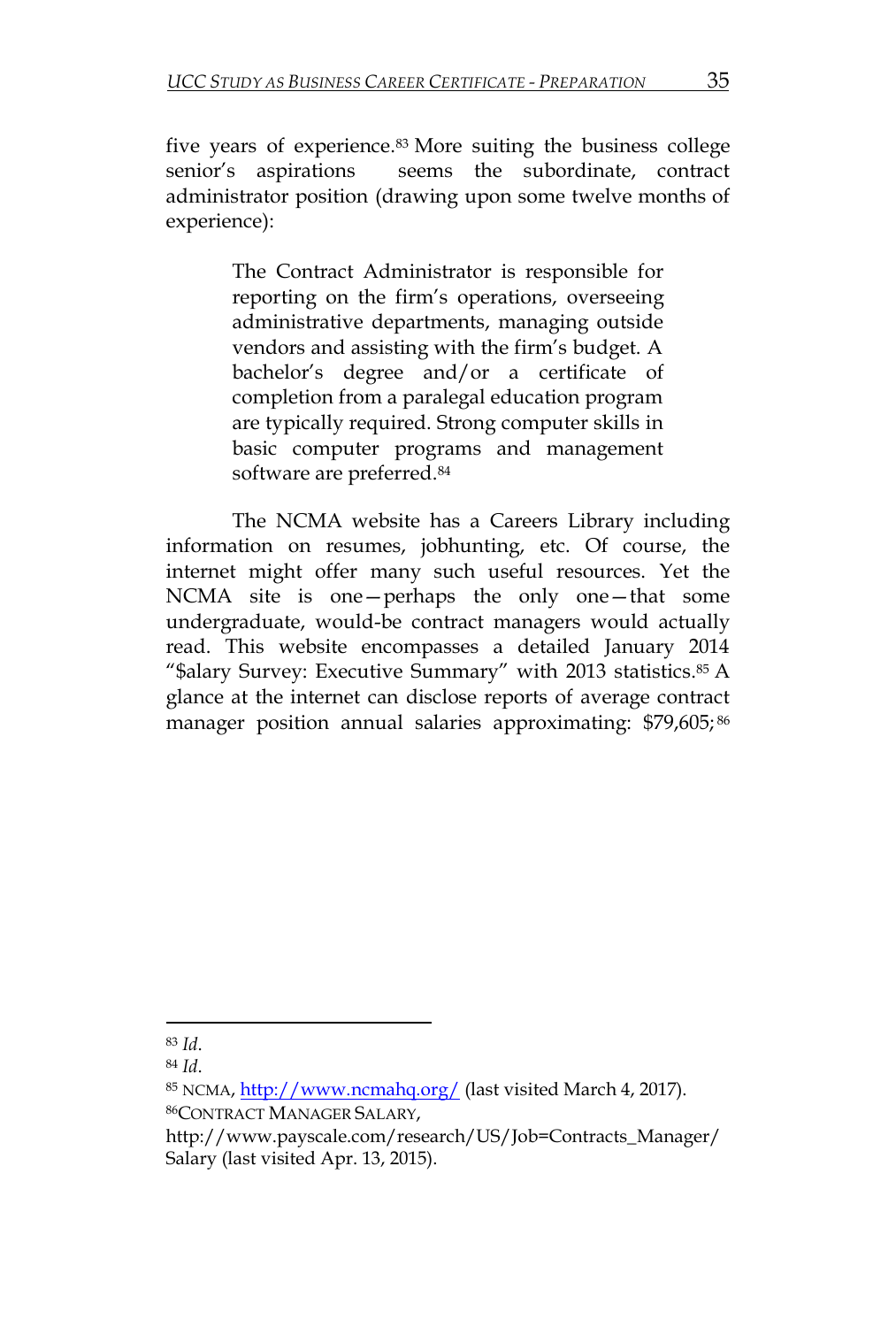\$68,000; <sup>87</sup> \$91,730; <sup>88</sup> \$95,819; <sup>89</sup> and \$62,000; <sup>90</sup> with a median nationally of \$109,538. 91

The NCMA's Student Memberships cost \$35.00 annually and include twelve issues of Contract Management magazine. Prospective undergraduate business school matriculants (or their job placement-minded parents) guided by a college of business's website to the NCMA website can there find a 10-minute audiovisual presentation entitled This Is Contract Management: Five Great Reasons to Become a Contract Manager. <sup>92</sup> The internet meanwhile affords a 2+ pagelong Contracts Manager Resume Sample. 93

#### C. NCMA CERTIFICATION OPPORTUNITIES

The NCMA's CCCM certification examination is legally defensible and is based on psychometrically sound objective testing of knowledge. <sup>94</sup> This pre-credentialing test is a four-hour, multiple-choice examination. The Certified Commercial Contracts Manager (CCCM) examination is 150 questions long, with a passing score of 70 percent. This CCCM credential appears to constitute a legitimate, nearterm,

<sup>87</sup>CONTRACT MANAGER SALARY,

http://www.indeed.com/salary/Contract-Manager.html (last visited Apr. 13, 2015).

<sup>88</sup>CONTRACT MANAGER SALARIES*,*

https://www.glassdoor.com/Salaries/contract-manager-salary-SRCH (last visited Apr. 13, 2015).

<sup>89</sup>CONTRACTS MANAGER*,* http://salary.careerbuilder.com/Contracts- -Manager- (last visited Apr. 13, 2015).

<sup>90</sup>SIMPLYHIRED,www.simplyhired.com (last visited Apr. 13, 2015). <sup>91</sup>CONTRACTS ADMINISTRATION MANAGER SALARIES*,* 

http://www1.salary.com/Contracts-Administration-Manager-Salary.html\_(last visited Apr. 13, 2015).

<sup>92</sup>THIS IS CONTRACT MANAGEMENT,

http://www.ncmahq.org/About/content.cfm?ItemNumber=7565& navitem (last visited Apr. 3, 2015).

<sup>93</sup> RESUME4DUMMIES, http://www.resume4dummies.com/contractsmanager-resume-sample/ (last visited Apr. 3, 2016).

<sup>94</sup>WELCOME TO NCMA'S PROFESSIONAL CERTIFICATION PROGRAM*,* 

http://www.ncmahq.org/ProfessionalDevelopment/content.cfm?It emNumber=6068&navit (last visited Apr. 3, 2015).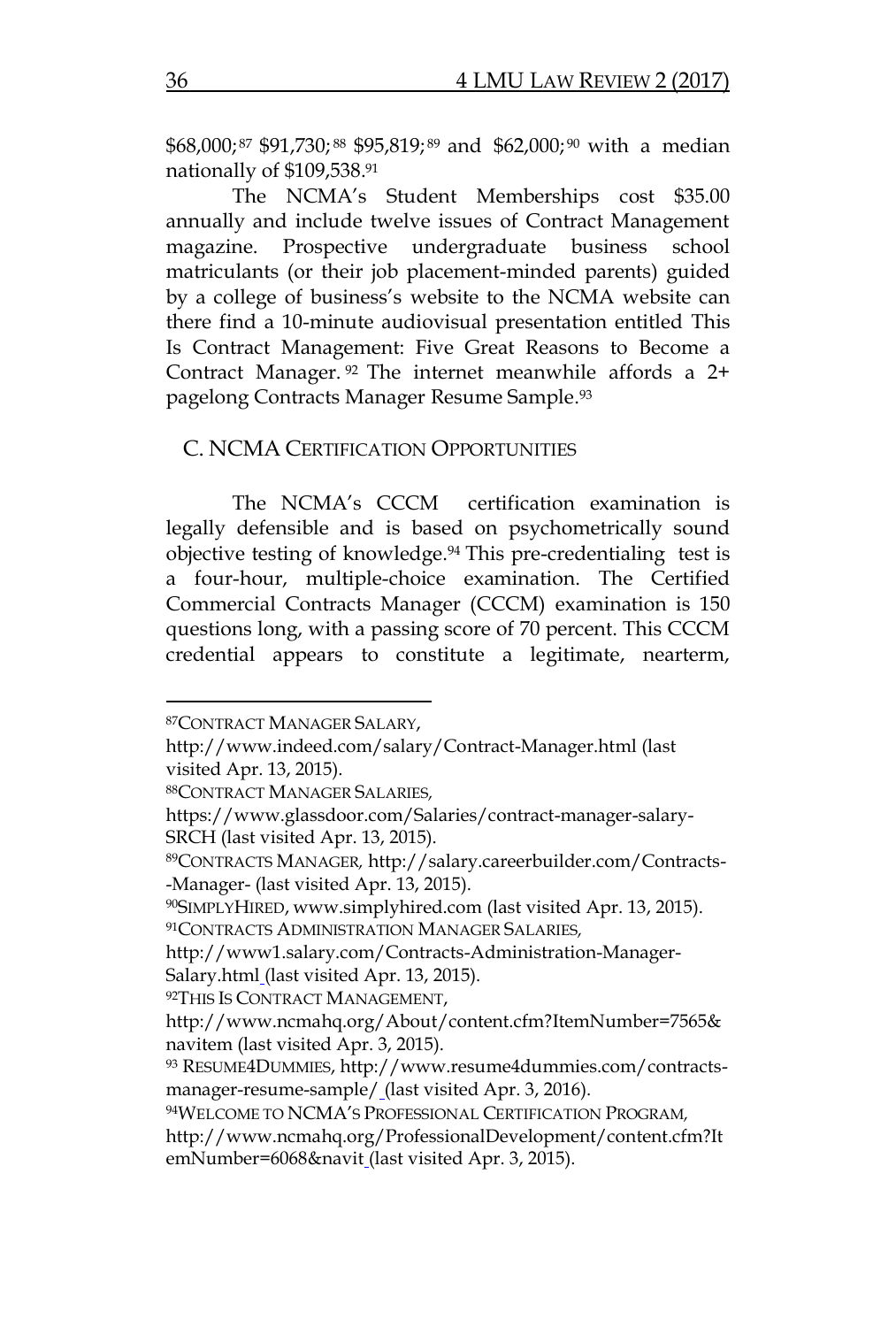contract management credentialing-opportunity for many among a school of business's impending-degreeholders. The undergraduate degree is one prerequisite to award of the CCCM. Said certification attests to such an education *plus*, experience, and knowledge of the Uniform Commercial Code. <sup>95</sup> Prerequisite to earning CCCM status is a minimum of one year of experience in dealing with commercial contracts (which recalls the experience requisite to attaining that Robert Half contract administrator status), and 80 hours of continuing professional education.<sup>96</sup>

This CCCM seems a serious credential. The scholarly literature of business recognizes that professional societies, generally, aim at educating their memberships in a shared knowledge; such knowhow can be borne by those members to their homebase-firms as an element of their workaday routines. <sup>97</sup> Hence a diffusion of best-practices: the optimal methods whereby to execute a given process. For professional associations endeavor to define their callings through the development of and the standardizations of skills and capabilities. Best-practices are absorbed into enterprises less by imitation than via such an association's trainees' local application of their own training. 98

Luckily: "Candidates [for the CCCM] lacking only the experiential and continuing education requirements may apply for the designation and take the [CCCM] examination. Upon successful completion of the examination, the candidate will be awarded the designation ONLY when both experiential and continuing education requirements are met."<sup>99</sup> Consequently, despite those continuing education and on-the-job-experience demands upon prospective CCCMs, they can take the CCCM examination shortly post-Commencement—as newborn JDs then take the bar

 $\overline{a}$ <sup>95</sup> *Id*.

<sup>96</sup> *Id*.

<sup>97</sup> STEVEN J. KAHL, ASSOCIATIONS, JURISDICTIONAL BATTLES, AND THE DEVELOPMENT OF DUAL-PURPOSE CAPABILITIES 381, 391 (1st ed. 2014). <sup>98</sup> *Id*. at 391.

<sup>99</sup>CERTIFICATION*,*

<http://www.ncmabluegrasschapter.org/Certification.html> (last visited Apr. 3, 2015).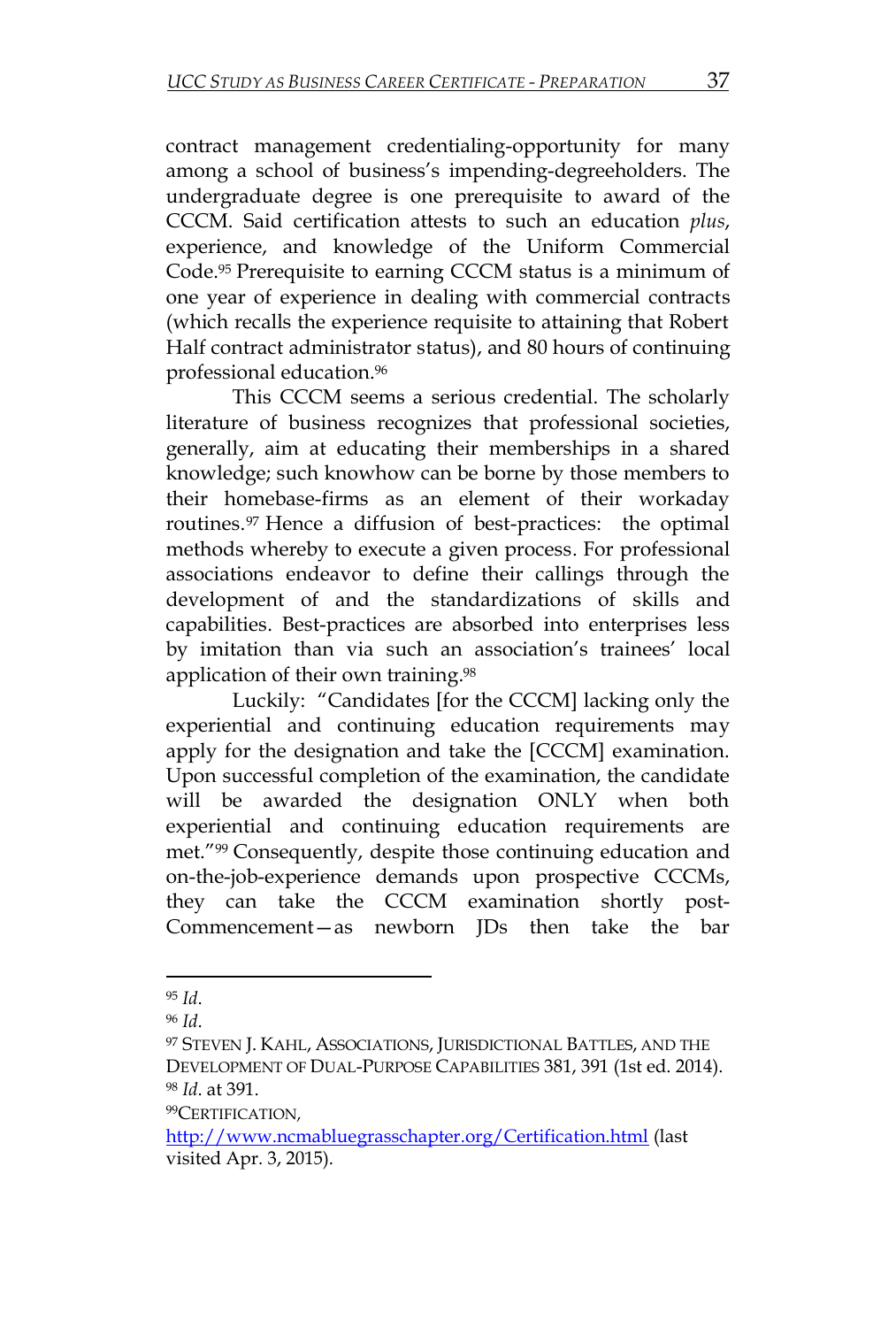examination. Here enter employment placement-conscious professors teaching undergraduate business law. Their undergraduates can be assisted toward postgraduation mastery of this UCC "bar examination." The CCCM examination is provided at various times weekly through Kryterion Learning Centers; available are more than 600 testing centers nationally and internationally, <sup>100</sup> i.e., wherever the newly-minted business degreeholder nets her job.

Therefore, a professional business credential for recent arrivals to their vocation proves earnable—examwise, at any rate—when the business school's undergraduate UCC-lessons remain fresh. An Economics Department's course in Law and Economics might empower would-be contract managerstudents, and instill an overarching logic embedded in a clutch of UCC and additional business administration law-topics. Theories of contract law seem to blur into certain humanities theories, like philosophical theories, or conceptual theories within political science. <sup>101</sup> Yet a law and economics descriptive theory of contract law doctrine, itself, just might become workable. <sup>102</sup> Carlin Romano's booklength discussion of philosophy in the United States <sup>103</sup> elicited Tom Meany's rejoinder: "The book…has a glaring gap in perhaps the most important region of philosophy today—economics, or what used to be called political economy—which, with its reigning orthodoxies and radical challengers, could have been the center of a book like this."<sup>104</sup> Supposing such an overarching logic, the researches and the teaching of lawyers and academic economists could dovetail synergistically<sup>105</sup> when confronting

<sup>100</sup>CCCM,

http://www.ncamahq.org/ProfessionalDevelopment/cccm.cfm?Ite mNumber=1067&navitem (last visited Apr. 13, 2015).

<sup>101</sup>BRIAN H. BIX, LAW AND ECONOMICS AND EXPLANATION IN

CONTRACT LAW, THEORETICAL FOUNDATIONS OF LAW AND ECONOMICS 203-04 (Mark A. White, ed., 1st ed. 2009).

<sup>102</sup> *Id.* at 213.

<sup>103</sup>CARLIN ROMANO, AMERICA, THE PHILOSOPHICAL (1st ed. 2012). <sup>104</sup>Thomas Meaney, *Reading the National Mind*, WALL ST. J., June 2-3, 2012, at C6.

<sup>105</sup> Carol J. Miller & Susan J. Crain, *Law-Based Degree Programs in Business and Their Departments: What's in a Name? (A Comprehensive*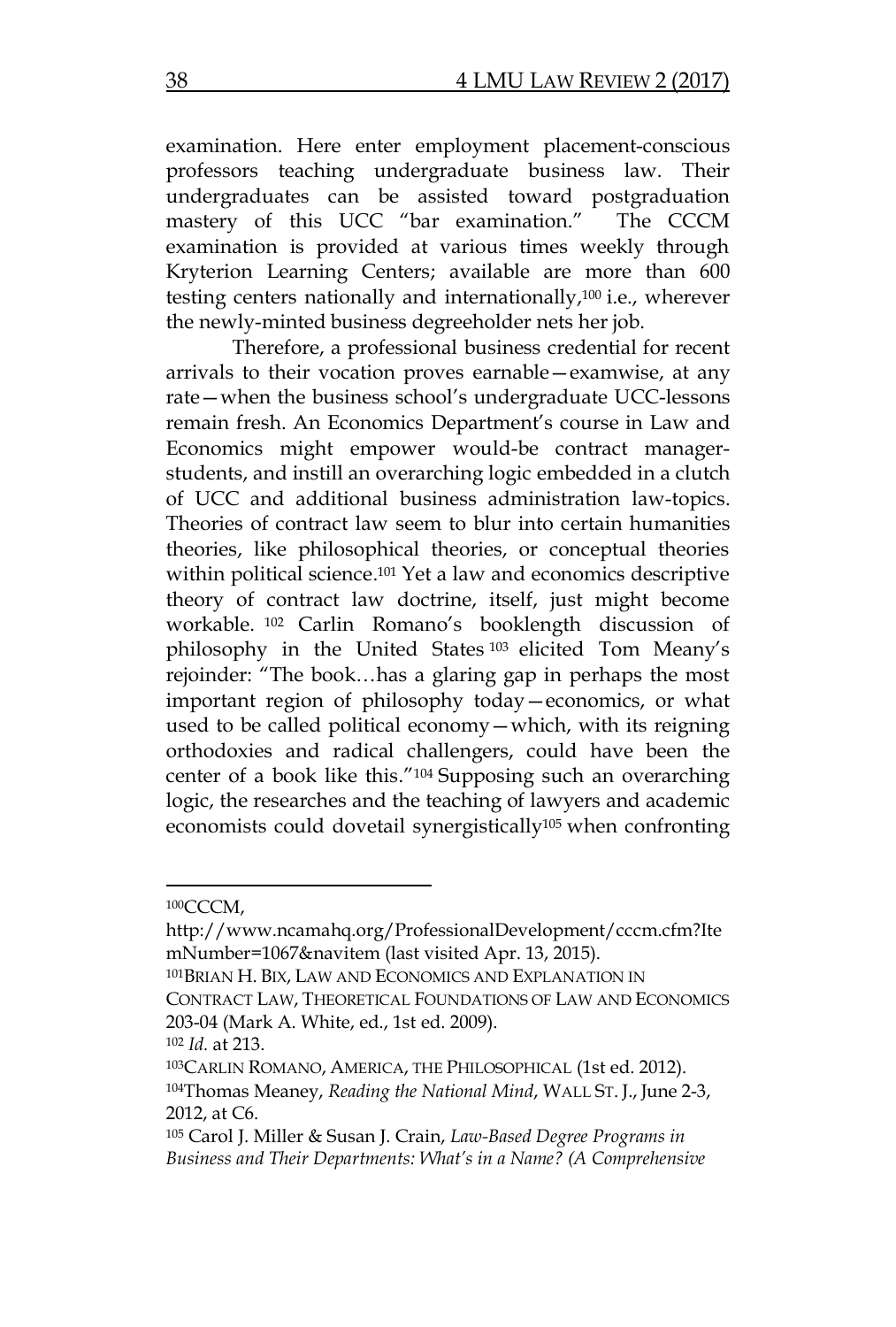subject-matter like regulation, the legal machinery of market protection, and public policy. <sup>106</sup> How might commerce college law professors empower business students for CCCM's UCC "bar examination"?

## V. THE UNDERGRADUATE BUSINESS LAW DEPARTMENT AND THE CCCM

It has been recognized that:

The National Contract Management Association (NCMA) issues contract management certification. The organization notes that entry-level contract professionals [e.g., bachelor's degree-holding CCCM-examination candidates] usually perform clerical tasks, prepare responses for contract modification, assist upper-management and analyze contract requirements and terms to make sure that the contract complies with laws and regulations. 107

Thereby each rookie rather resembles the classic picture of a lately-graduated JD toiling in a major law firm while studying for, or recently having passed, her bar examination. <sup>108</sup> No surprise is it that the NCMA answers the question "What are the recommended study materials for the CCCM?" with "Cornell University Legal Institute web site <http://www.law.cornell.edu/uss/>"; a followup question to the NCMA runs: "What are the optional materials for the

*Study of Undergraduate Law-Based Degrees in AACSB-Accredited Universities)*, 24 J. OF LEGAL STUD. EDUC. 235, 275 (2007). <sup>106</sup>*Academy of Legal Studies in Business: Task Force on General Education, Legal Studies in General Education: Phase I Final Report*, 17 J. OF LEGAL

STUD. EDUC. 161, 186 (1999).

 $\overline{a}$ 

<sup>107</sup>HOW TO BECOME A CERTIFIED CONTRACT MANAGER*,* 

http://study.com/articles/How\_to\_Become\_a\_Certified\_Contract\_ Manager.html (last visited Apr. 3, 2016).

<sup>108</sup> MARTIN MAYER, THE LAWYERS 330-31 (1967).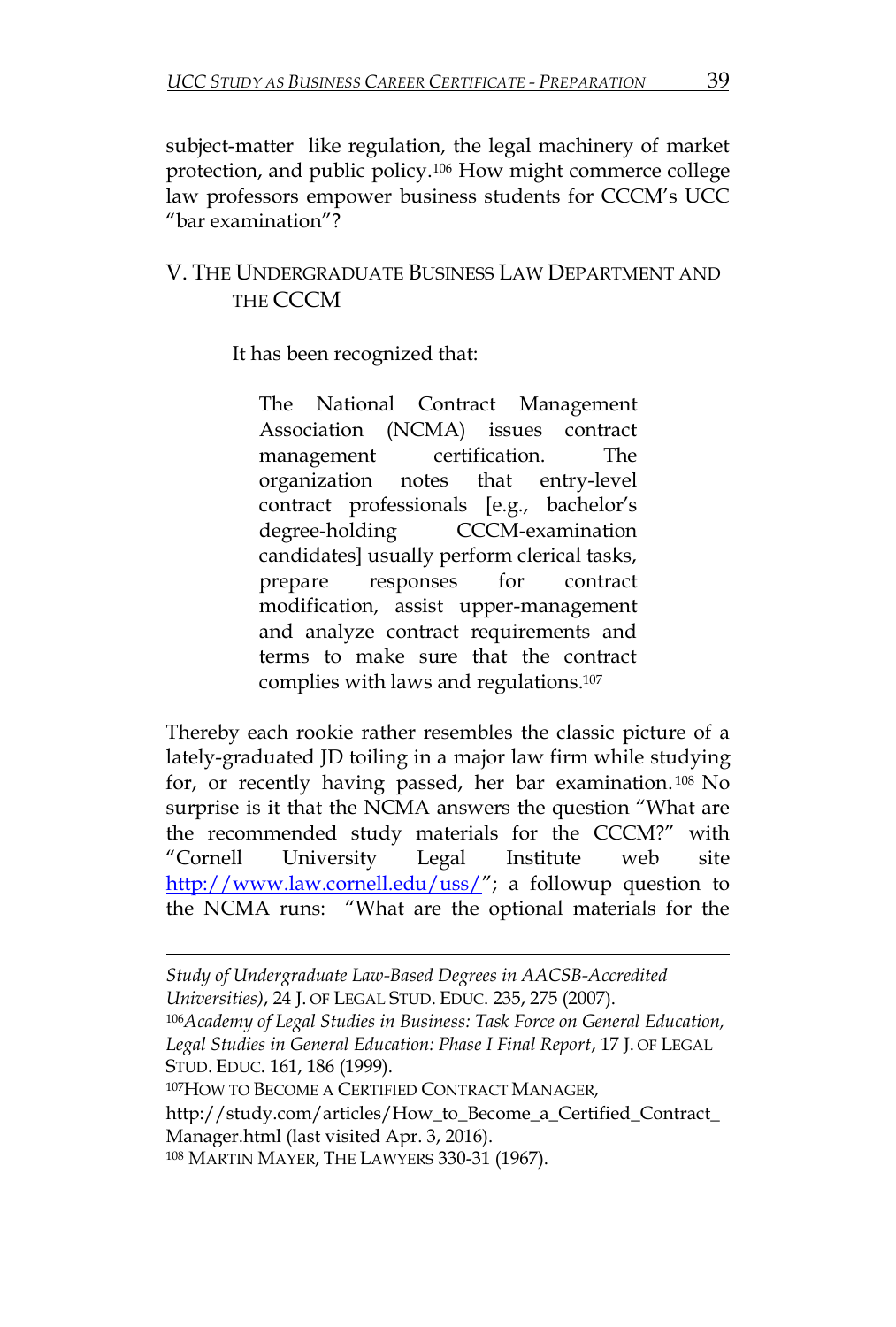CCCM[?]," this enquiry evoking: "The Contract Management Body of Knowledge (CMBOK).  $4<sup>th</sup> Edition."109$ 

This CMBOK is published by the NCMA itself. That 4th edition dates from 2013. <sup>110</sup> The year 2013 also brought ExamReview's CCCM Contract Management Exam Study Guide & Practice Questions 2014. <sup>111</sup> Its Amazon.com blurb, from pages two and three of this book, proclaims of the CCCM examination: "The focus is more on the UCC Articles 1, 2, and 2a and some general commercial contracting elements…. At the time of this writing, CCCM is in a format of 150 questions per exam...."<sup>112</sup> Indeed that focus falls on the UCC.

This book is just 298 pages long.<sup>113</sup> One learns from a detailed Table of Contents <sup>114</sup> that the great bulk of the substance of its CCCM examination material ought to be quite familiar to innumerable undergraduate business law-course veterans. The wide range of its detailed topics-listing signifies that each such topic's coverage can be but narrow therein, attracting a couple of pages per subject. Article 1 is largely commonsense, at least for a lawyer teaching business law. Undergraduate business law courses routinely teach about UCC Article 2 (Sales). Undergraduate professors of business law might present sufficient CCCM material by advancing as though with one eye on the UCC and another on that Study Guide for 2014.

Professors Carol J. Miller and Susan J. Crain's review of hundreds of catalog course descriptions enabled them to formulate this Legal Environment model-course's composite course description: 115

<sup>109</sup>CERTIFICATION FAQS*,* 

http://www.ncmahq.org/ProfessionalDevelopment/cccm.cfm?Item Number (last visited Apr. 3, 2015).

<sup>110</sup>MARGARET G. RUMBAUGH & JOHN WILKINSON, CONTRACT MANAGEMENT BODY OF KNOWLEDGE *(*4th ed. 2013).

<sup>111</sup>CCCM CONTRACT MANAGEMENT EXAM STUDY GUIDE & PRACTICE QUESTIONS 2014 (Large ed. 2013).

<sup>112</sup>*Id*. at 2-3.

<sup>113</sup> *Id.*

<sup>114</sup>*Id*. at 3-5.

<sup>115</sup>MILLER & CRAIN*,supra* note 11, at 202.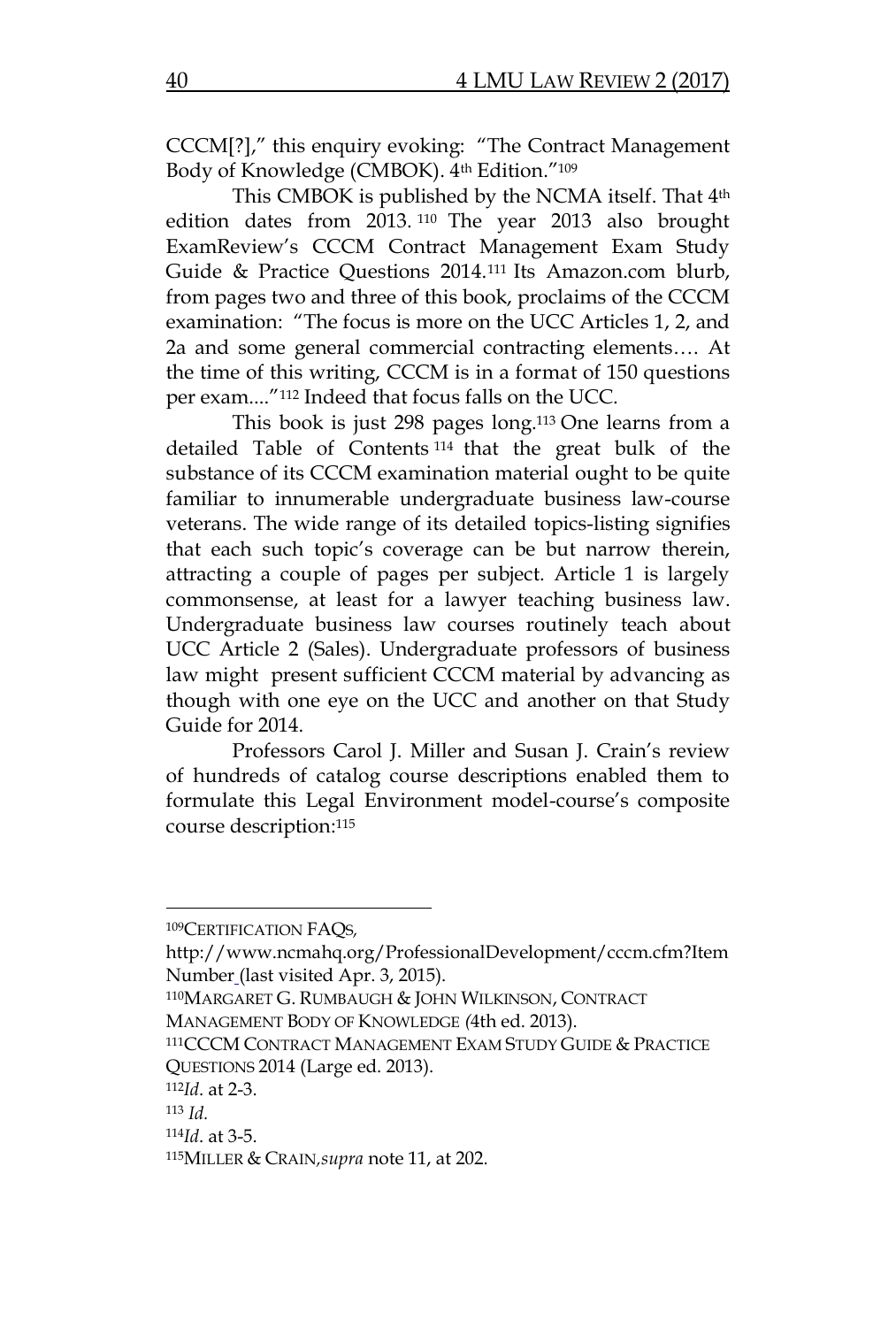This course explores legal and ethical issues to assist business persons in recognizing, preventing, and managing related risks in the domestic and international regulatory environment in which businesses function. Students are introduced to the U.S. court system, and alternative means of resolving legal disputes. Sustainability of business practices, social responsibility, and rights & duties are explored through discussion of environmental law, employment discrimination, deceptive advertising, products liablility, torts, and agency principles, along with related constitutional law issues. The course also examines how contract rules and practices impact businesses, customers and other constituents. 116

Miller and Crain contrast that with their Business Law model- course's composite course-description:

> Business organizations are examined in terms of differentiating the structure, legal requirements, liability risks, and agency rights & duties. Fiduciary duties are discussed, including their relationship with selected security regulations. Rules related to contracts are studied, along with Uniform Commercial Code requirements as they apply to sale of goods, negotiable instruments and secured transactions. Application of these rules and concepts to business situations is emphasized.<sup>117</sup>

These composite course descriptions comport with CCCM credential considerations. Contract rules impact businesses,

<sup>116</sup> *Id.* at 203.

<sup>117</sup> *Id*. at 206.